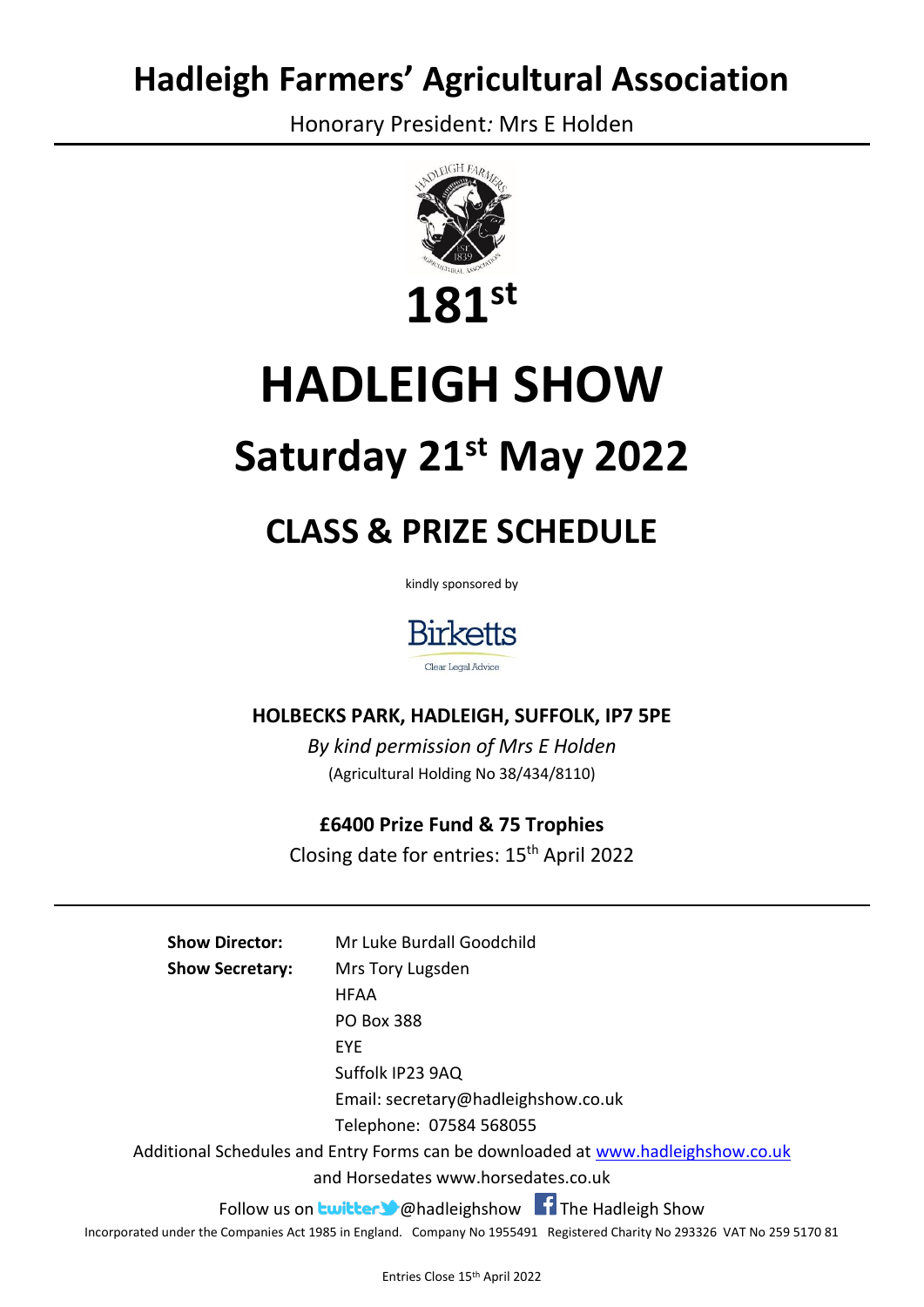#### **HADLEIGH FARMERS' AGRICULTURAL ASSOCIATON**

**(A Company Limited by Guarantee)**

Hon President: Mrs. E Holden

Chairman: Mr JAH Craske Vice-Chairman: Mr P Gillies Show Director: Mr L Burdall Goodchild Assistant Show Director: Mr C Maginn

Hon Treasurer: Mr CP Course

Registered Office: Arcade Chambers, 2-6 Arcade Street, Ipswich IP1 1EL

Copy of the Memorandum and Articles of Association may be obtained from the Company Secretary at the registered office.

#### **ENTRY FEES**

(An Entry includes one class and any Championship or Special Prize classes applicable)

| Heavy & Suffolk Horse, Driving & Young Handler Classes | <b>FREE</b>                         |
|--------------------------------------------------------|-------------------------------------|
| Cattle, Sheep                                          | £5 per exhibit                      |
| Donkeys, Light Horse, Pony and Working Hunter Classes  | Members/VPs = £10 $p/$ entry        |
|                                                        | Non Members = $£14$ p/entry         |
| <b>BSJA Classes</b>                                    | Members/VPs = £12 $p/$ entry        |
|                                                        | Non Members = $£14$ p/entry         |
| <b>FIRST AID</b>                                       | All riders - £2.50 each 1st Aid fee |

#### PRIZE MONEY

Prize money awarded to 3rd place (British Showjumping – 5th place), rosettes to sixth place (if entries allow).

#### **CONDITIONS**

The Committee reserve the right to cancel the show, or to reject any entries, if for any reason they think fit to do so, in which case entry fees will be refunded.

All entries must be submitted via the online system or via paper entry form by the closing dates stated. No entries will be accepted on the day.

All stock exhibited for prizes must be bona fide property of the Exhibitor at the time of making the entry, and at the time of showing.

CHAMPIONSHIPS AND SPECIALS. These can only be competed for by 1st and 2nd Prize winners in the various classes.

**The stock shown is to remain on the Ground until after the Grand Parade.**

Objections to any award of Prizes must be made in writing to the Secretary before 4pm on the Show Day, accompanied by a deposit of £25 which will be forfeited if the protest is considered frivolous. The Judges decision is final. All animals must be exhibited in the ring when required.

**Riding Hats** Protective headgear manufactured to PAS 015, (BS)EN1384 2017, ASTM F1163 04a onwards, SNELL E2001, SNELL E2016 or AS/NZS 3838 2003 onwards must be worn at all times while riding on the Showground, with the chinstrap correctly and securely fastened at all times. Anyone not doing so does so at their own risk. No hat cameras are to be worn.

Hunters and Ponies not entering the ring within two minutes of their class being called may be disqualified at the discretion of the Head Steward.

Any animal causing a disturbance may be disqualified at the discretion of the Head Steward. All dogs must be kept on leads.

The Association and the Executive Committee are committed to ensuring high standards of health, safety and welfare for all those who may be affected by their operations and activities. These standards will be achieved through effective health, safety and welfare management. In discharging these responsibilities, we seek your co-operation.

The Judges, named at each class heading, have consented and have been appointed to act as judges in the classes indicated. The Committee reserves the right to appoint substitutes for any who may be unavoidably prevented from attending and all entries are accepted upon that understanding. Updates on judges will be shown on the website – www.hadleighshow.co.uk

LIABILITY It shall be a condition of entry and it is hereby agreed that this Association shall not under any circumstances whatsoever be responsible for any loss or damage to any property of whatsoever kind sort or nature or for any personal injury (fatal or otherwise) howsoever caused and every exhibitor and/or competitor shall hold this Association not liable for any such loss or damage or personal injury and shall indemnify this Association against all actions, claims, demands and liability arising therefrom.

GDPR - HFAA is committed to protecting your personal data and processing it only in accordance with legal requirements. For more details you should request a copy of our GDPR policy.

We process and hold your personal data as it is necessary to facilitate your entry to the Show. We will not share your data with third parties, except for relevant Government bodies, Breed Societies and/or affiliated Societies and Equine Events, to whom we submit entries and results, to be checked for validity and eligibility based on their legitimate interests. Results will also be circulated to the Press and published on our website.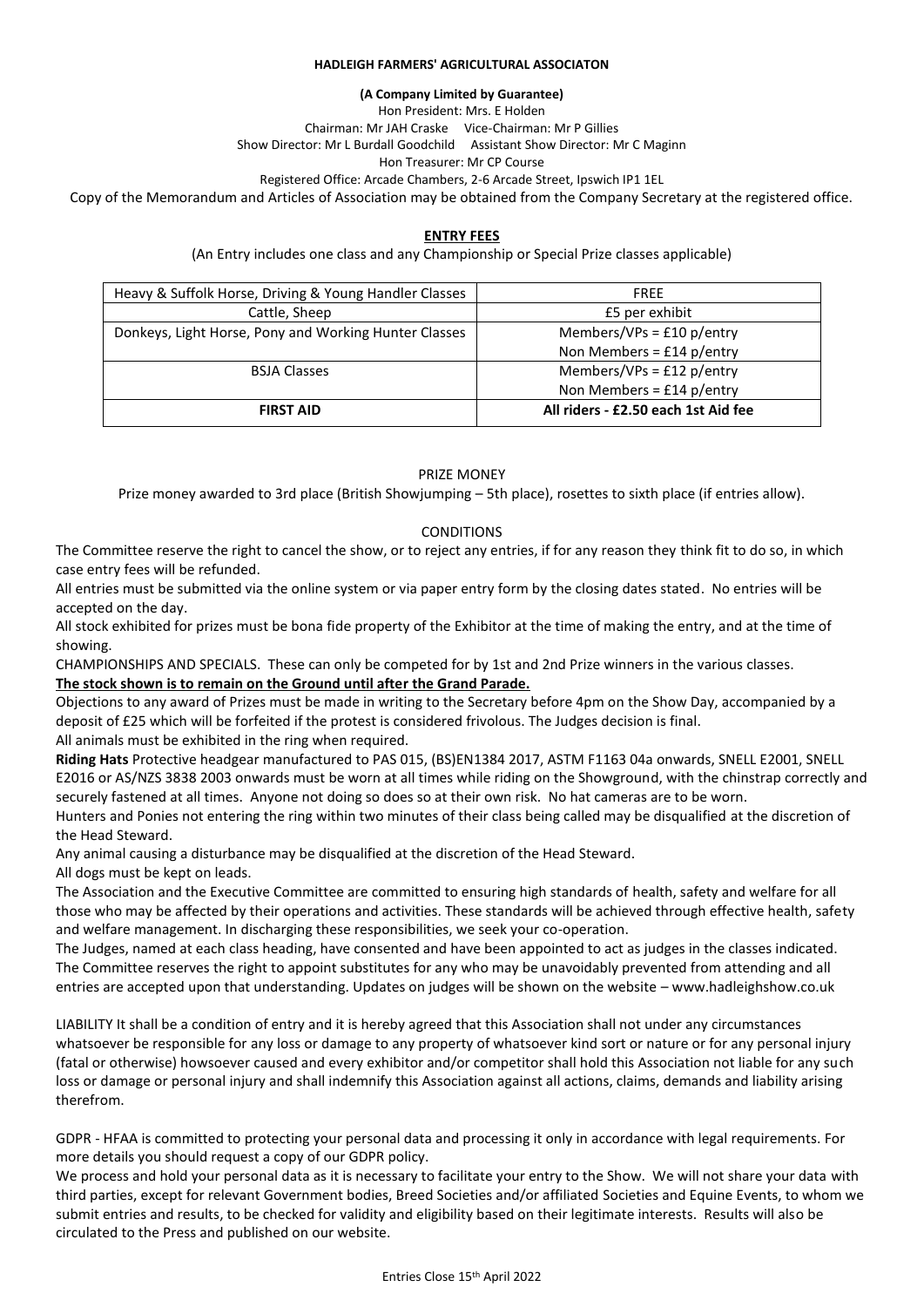#### **SPECIAL ATTRACTIONS**

**Main Ring Events including Boldog Lings FMX Display Team,**

**The Sheep Show – featuring the amazing 'Dancing Sheep'**

**Dog & Duck Show Dog Agility**

**Vintage Tractor Display**

**Gun Dog Scurry**

#### **Parade of Hounds and Beagles**

**Grand Parade**

**Showjumping**

#### **Art Exhibition & Sale**

#### **Food Hall**

#### **Flower & Horticultural Tent, Craft Tent & Education Area**

#### **Licensed Bar and catering food courts**

**------------------------------------------------------------------------------------------------------------------**

#### **SHOW ADMISSION CHARGES – ALL TICKETS MUST BE PURCHASED IN ADVANCE**

| Adults (16-64)                             | £18 |
|--------------------------------------------|-----|
| Senior Citizens (65+)                      | £15 |
| Children (5-15)                            |     |
| Family (2 adults and up to 3 children) £32 | £45 |

Tickets in advance from **[www.hadleighshow.co.uk](http://www.hadleighshow.co.uk/) or**

Keith Avis Newsagents, Hadleigh; Hollow Trees Farm Shop, Semer; Boxford Stores, Boxford; Bates Wells & Braithwaite, Sudbury; Hall Farm Shop, Stratford-St-Mary; Hintlesham Barns; Elmsett Post Office & Stores or Park Street Stores & Post Office, Stoke by Nayland.

**----------------------------------------------------------------------------------------------------------------------**

#### **FREE PASS ALLOCATIONS FOR EQUINE EXHIBITORS**

Light Horses, Show Jumping, Donkeys, Pony & Working Hunter Classes:

| <b>Number of entries</b>                       | <b>Pass allocation</b> |
|------------------------------------------------|------------------------|
| One – Three Animals                            | 2 exhibitor passes     |
| Four Animals & over                            | 3 exhibitor passes     |
| ONE LORRY PASS WILL BE ALLOCATED PER Exhibitor |                        |

#### **Additional passes can be purchased on the Entry Form**

#### **TRAVEL TO THE SHOW**

We introduced new vehicle routes for 2019 which include a new entrance onto the showground for horseboxes and livestock lorries. Details will be sent with your exhibitor's pack but please follow all traffic signs to ensure your arrival at the show is as quick and smooth as possible.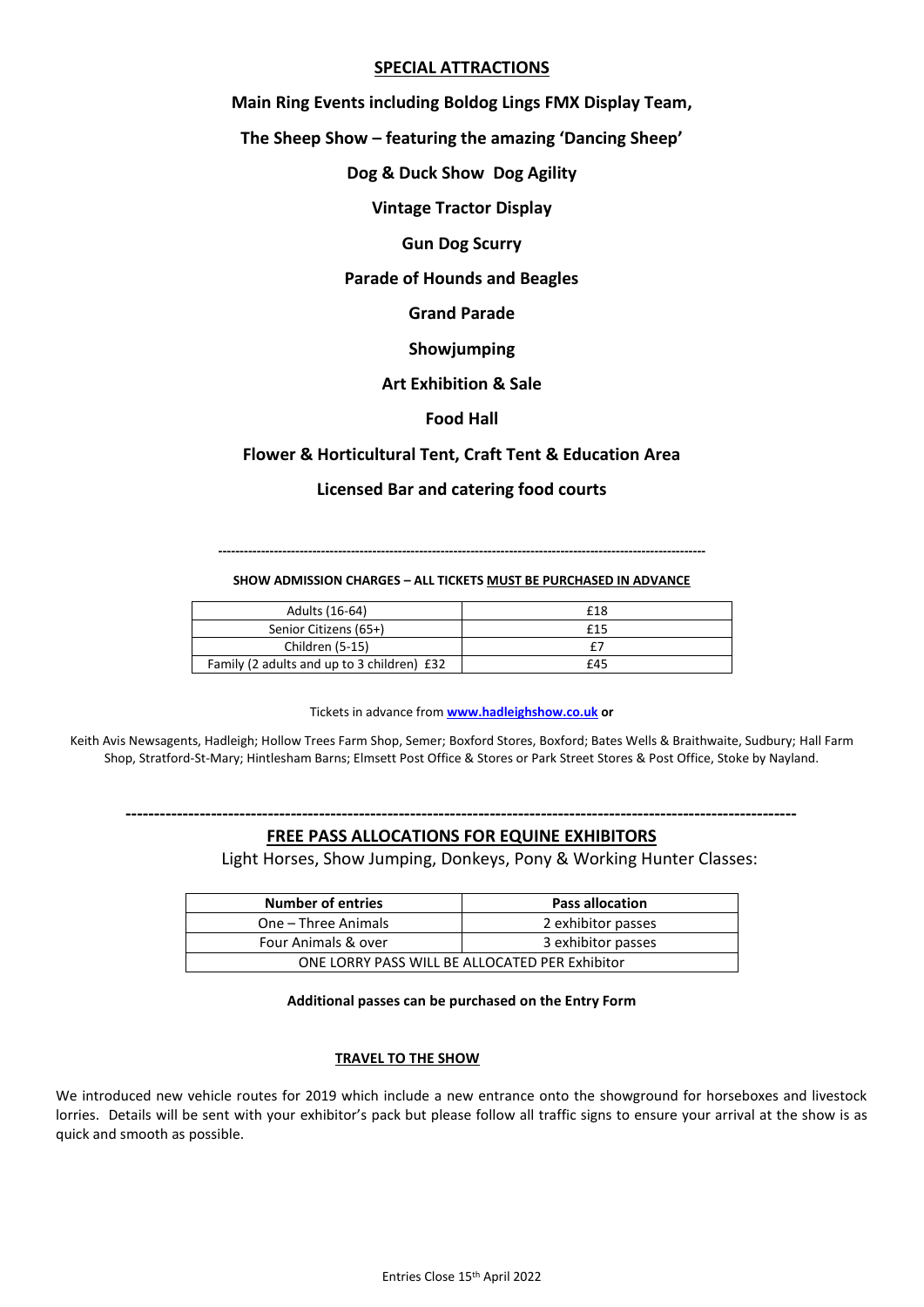#### **SCHEDULE OF PRIZES LONG SERVICE**

#### **CLASS 1 - Long Service**

To the Employee in husbandry who has worked continuously or served the longest time either as weekly or yearly servant on the same farm or with the same employer and has during that time been distinguished for sobriety and regularity of conduct, a prize of £50.

In addition to the prize money the winner will receive a certificate and an inscribed Tankard. The tankard is presented by the HFAA in memory of the late Major L H Corke.

#### **YOUNG FARMERS**

Competitors must be 30 years of age or under on 1st September 2021 and full members of a Club affiliated to Suffolk YFC (If sufficient entries are forward Class 2 may be split between seniors and juniors)

Entries to be displayed at the YFC stand by 9am

*Judge:* Mr Eric Morton, Stowmarket

#### **CLASS 2 - Young Farmers - Club Banner**

1st £20 2nd £16 3rd £10

Members to create a "club banner or board" to promote their club, to be used on the roadside. All entries must show club name, contact details or social media links and celebrate 90 years of the National Federation of Young Farmers Clubs

#### **CLASS 3 - Young Farmers - Recycled Metalwork**

1st £20 2nd £16 3rd £10

Clubs to create a sculpture out of recycled materials to celebrate the Queen's Platinum Jubilee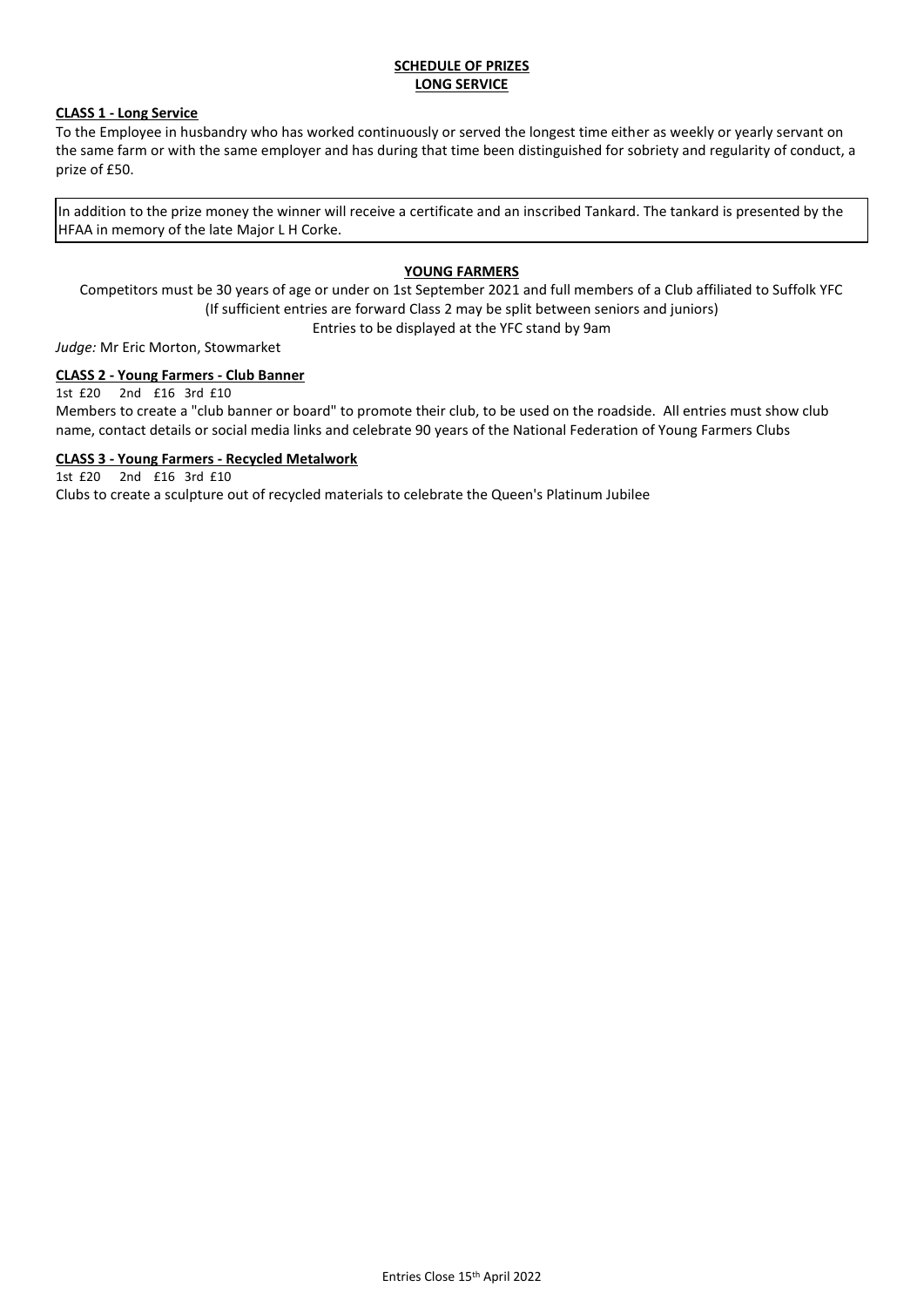#### **SUFFOLK HORSES – Grand Ring**

This show is a qualifier for the Supreme Suffolk Horse Championship. The horse that qualifies will be eligible for the final competition, to be held at the Supreme Suffolk Horse Championship.

This show is affiliated to the Suffolk Horse Society (SHS) and classes 4 - 18 are qualifiers for championship points for annually awarded trophies and for the Supreme Suffolk Horse Championship. All entries for In Hand classes must be registered in or eligible for registration in the Pedigree Section of the UK Suffolk Stud book. All entries must state their SHS registration number and full pedigree name including prefix or affix. All foals must be eligible for registration in the Pedigree Section of the UK Suffolk Stud Book. Both the sire and the dam must be registered and entered in the pedigree section of the UK Suffolk Stud Book.

All stallions must be registered in the Pedigree Section of the UK Suffolk Stud book. All entries must state their SHS registration number, stallion licence number and full pedigree name including prefix or affix. Discretionary entry to a stallion class may be allowed in cases where a licence is pending but not yet issued.

#### **HEAVY HORSE RING – 10am**

*Judge:* Mrs Amy Nicholls, Woodbridge

#### **CLASS 4 - Suffolk Filly or Gelding 2 years old**

1st £30, 2nd £20, 3rd £15

#### **CLASS 5 - Suffolk Filly or Gelding 3 years old**

1st £30, 2nd £20, 3rd £15

#### **CLASS 6 - Suffolk Gast Mare 4 years old and upwards**

1st £30, 2nd £20, 3rd £15

#### **CLASS 7 - Suffolk Mare and Foal Perpetual Challenge Cup**

1st £30, 2nd £20, 3rd £15

Presented by Truman Hanbury and Buxton Ltd - Ivor Buxton Memorial Trophy

#### **CLASS 8 - Foal of Suffolk Mare and Foal**

1st £30, 2nd £20, 3rd £15

#### **CLASS 9 - Suffolk Gelding 4 years old and upwards**

1st £30, 2nd £20, 3rd £15

#### **CLASS 10 - Best in Show - Suffolk Gelding**

35 GUINEA PERPETUAL CHALLENGE CUP presented by the late HE West Esq

#### **CLASS 11 - Best in Show - Suffolk Female, owned by a bona fide farmer**

PERPETUAL CHALLENGE SILVER CUP, originally presented by the late Mr and Mrs GE Colson but won outright by the late Mr and Mrs PC Morley, represented by them and now to be known as "The Milden Cup".

#### **CLASS 12 - Best in Show - Collection of Suffolk Horses, the property of one exhibitor**

PERPETUAL CHALLENGE CUP presented by the late Major JA Berners.

#### **CLASS 13 - Best in Show - Champion Female**

PERPETUAL CHALLENGE CUP presented by the Suffolk Horse Society.

#### **CLASS 14 - Supreme Champion - Best Suffolk Horse**

SPECIAL ROSETTE awarded by the Suffolk Horse Society PERPETUAL CHALLENGE CUP known as the GE Colson Memorial Cup.

#### **CLASS 15 - Suffolk Horse in Harness without a vehicle**

1st £30, 2nd £20, 3rd £15

#### **CLASS 16 - (Special) Best Decorated Harness**

The National Horse Brass Society will award a special Brass to the Best Decorated Harness in the Harness class. This is applicable to all heavy horses.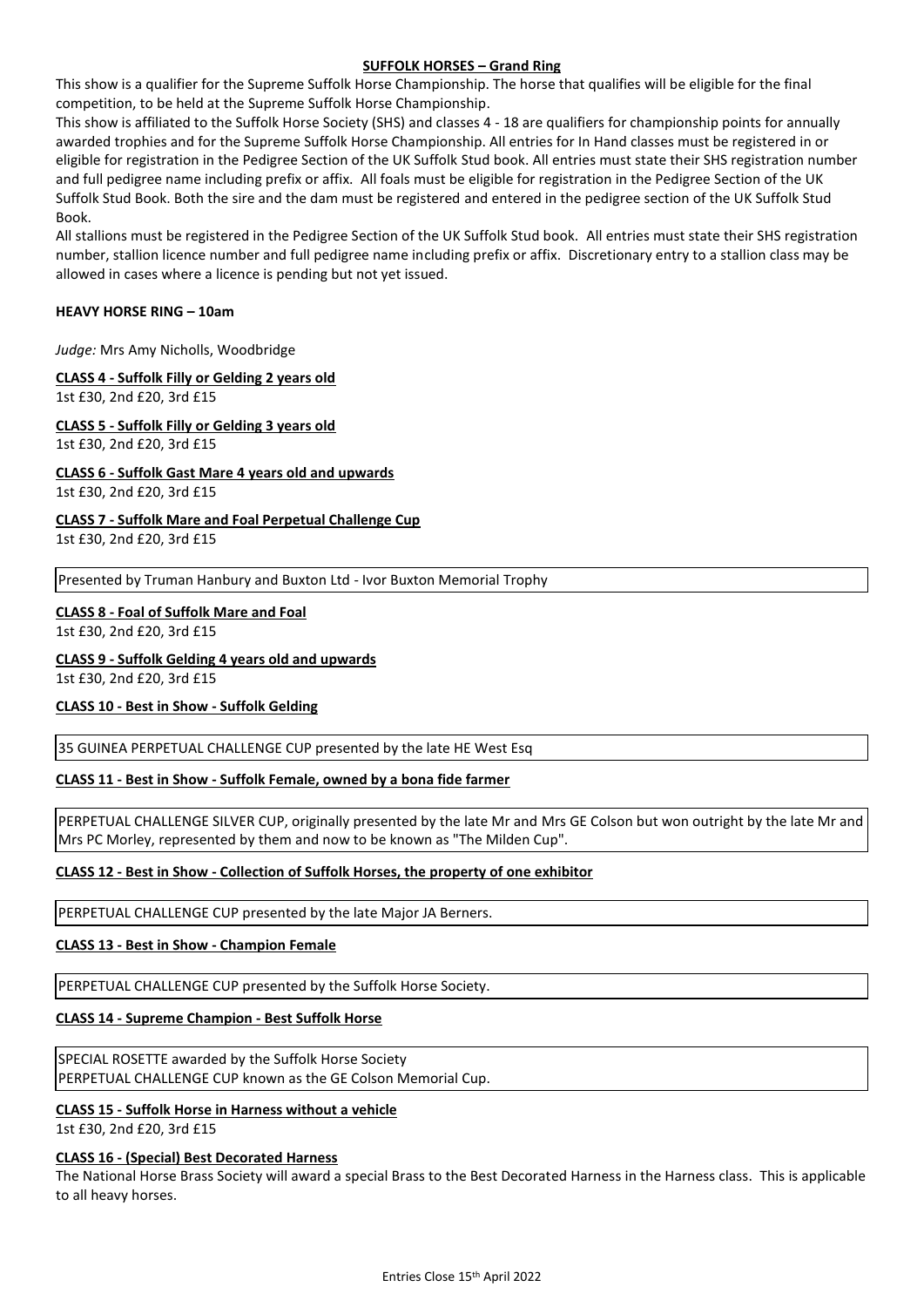*Judge:* Mr Vince Buckman, Woodbridge

#### **CLASS 17 - (Special) The Horse with the Best Feet**

1st £20, 2nd £15, 3rd £10

PERPETUAL CHALLENGE CUP presented by Mr and Mrs RJ Clark

#### **HEAVY HORSE YOUNG HANDLERS**

*Judge:* Mrs Amy Nicholls, Woodbridge

#### **CLASS 18 - Young Handler - open to all handlers between the age of 13 & 18**

Classes will be judged on handler's ability only. Please state handlers name and age on entry form. The highest placed Suffolk Young Handler will qualify for the Young Handlers Championship in September 2022

The highest placed Suffolk Young Handler will qualify for the Young Handlers Championship in September 2022.

#### **MIXED HEAVY HORSES**

*Judge:* Mrs Amy Nicholls, Woodbridge

#### **CLASS 19 - Mare or gelding, any age. Open Class**

This class is open to any non - Suffolk Pedigree Heavy Horse

1st £30, 2nd £20, 3rd £15

#### **HUNTERS, COBS, SKEWBALD AND PIEBALD**

**In Hand Skewbald & Piebald**- Donkey Ring 3 – Ms Christina Gillett

**Ridden Hunters** - Grand Ring 1 - Mrs Rosemary Keeling (confirmation) & Lucy Goooderham (Ride)

**Ridden Cobs** - Grand Ring 1 - Mrs Rosemary Keeling (confirmation) & Lucy Gooderham (Ride)

**Ridden Skewbald and Piebald** - Grand Ring 1 – Ms Christina Gillett

**In the interest of safety to judges we must remind all exhibitors that horses entered in the ridden classes must be accustomed to a variety of different riders.**

#### **SKEWBALD & PIEBALD**

BSPA Classes are open to Skewbald and Piebald Horses and Ponies only. Open to members and non-members. Members only to quality for WCC.

Classes 20, 21 and 30 are affiliated to the British Skewbald and Piebald Association and are qualifiers for the World Championships of Colour National Championship Show. All classes will be judged within the rules of the BSPA. Copies of the rulebook and membership/horse registration/overstamping forms can be obtained from the show office 01354 638226 or downloaded from www.bspaonline.com.

All stallions 4 years and over must be graded licensed and registered with BSPA in order to compete, bridle discs to be worn. In order to quality, all owners/handlers/riders must be members of the BSPA and all horses/ponies registered with BSPA prior to the show.

BSPA qualification cards must be produced in the ring and signed by the judge, otherwise qualification is invalid.

*Judge:* Miss Christina Gillett, Ely

#### **IN HAND CLASSES – Donkey Ring 3 – 8am**

#### **CLASS 20 - BSPA Open In Hand Qualifier; Skewbald and Piebald any age, height or sex.**

To be shown plaited. No foals. 1st and 2nd prize winners are asked to go forward to Class 31 1st £20, 2nd £15, 3rd £10

**EQUIFEST** The two highest placed exhibits in Classes 20 & 21 not already qualified will qualify for the BSPA/Equifest In Hand Piebald/Skewbald Championship to be held at the East of England Showground on 18th-20th August 2022

#### **CLASS 21 - BSPA Open In Hand Qualifier; Skewbald and Piebald**

Horse or Pony, any age, height or sex. to be shown native, traditional or hogged. No Foals 1st and 2nd prize winners are asked to go forward to Class 31 1st £20, 2nd £15, 3rd £10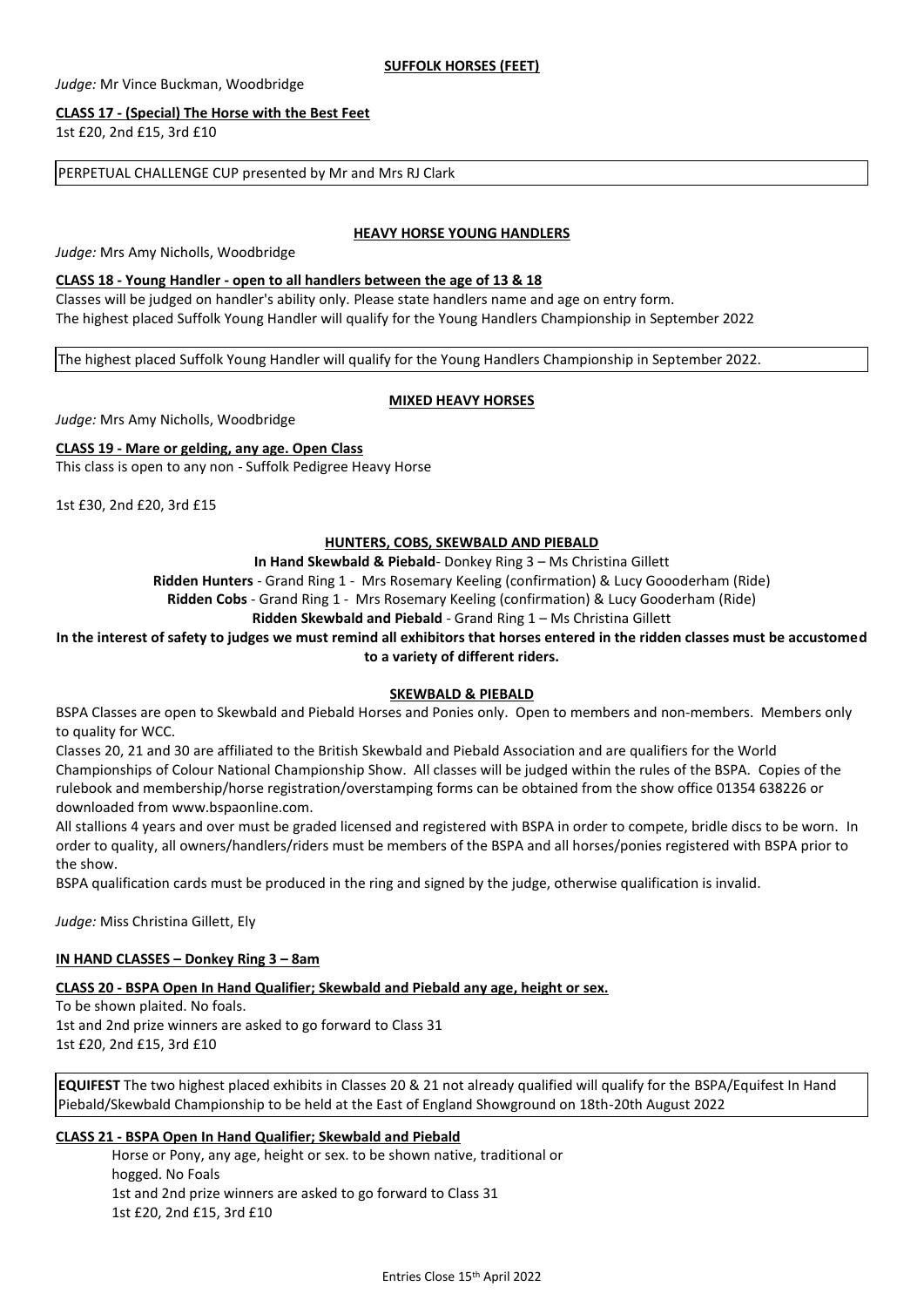**EQUIFEST** The two highest placed exhibits in Classes 20 & 21 not already qualified will qualify for the BSPA/Equifest In Hand Piebald/Skewbald Championship to be held at the East of England Showground on 18th-20th August 2022

**CLASS 22 - In-Hand Championship for the best In-Hand from classes 20 & 21**

1st £20, 2nd £15, 3rd £10

#### **RIDDEN HUNTER**

*Judge:* Mrs Rosemary Keeling & Miss Lucy Gooderham

#### **GRAND RING – 7.30am**

#### **CLASS 23 - Ridden Hunter, Mare or Gelding, 4 years old or over**

Ridden Hunter, Mare or Gelding, 4 years old or over calculated to carry any weight. Rider to have attained their 20th birthday before 1st January in the current year

1st £20, 2nd £15, 3rd £10

**EQUIFEST** The two highest placed exhibits in Class 23 not already qualified will qualify for the Equifest Ridden Hunters Championship to be held at the East of England Showground on 18th-20th August 2022

#### **CLASS 24 - Best Ladies Hunter**

Mare or Gelding, to be ridden by a lady, either astride or side saddle. NB Any competitor riding sidesaddle is also required to provide an astride saddle. 1st £20, 2nd £15, 3rd £10

PERPETUAL CHALLENGE CUP presented by the Late N E Dixon Esq A Special rosette will be presented to the best horse ridden in a side saddle.

#### **CLASS 25 - Hunter owned by a Subscriber or Associate Subscriber to the Essex & Suffolk Hunt**

Owned by a Subscriber or Associate Subscriber to the Essex and Suffolk Hunt, hunted regularly with them and ridden by the Owner or a member of his/her staff or family

1st £20, 2nd £15, 3rd £10

PERPETUAL CHALLENGE CUP known as the late Mrs S Gales Memorial Cup The Kevin Mowles Memorial Tankard will be awarded to the Best Turned Out

#### **CLASS 26 - Championship for The Best Hunter in the Show (to be ridden)**

*All first and second prize winners in classes 23-25 must compete in class 26 otherwise their prizes will be withheld*

Perpetual Challenge Cup presented by the late Major Gen F W Ramsey CB, CMG, DSO

#### **OPEN RIDDEN COBS**

*Judge:* Mrs Rosemary Keeling & Miss Lucy Gooderham

#### **GRAND RING – APPROX 9.45AM**

**CLASS 27 - Open Ridden Cob - 4 years or over, exceeding 148cms**

To include lightweight, heavyweight and maxi cobs. Rider any age. 1st £20, 2nd £15, 3rd £10

**EQUIFEST** The two highest placed exhibits in Class 27 not already qualified will qualify for the Equifest Ridden Cobs (\*cobs exceeding 148cm no exceeding 155cms) or Equifest Maxi Cobs (exceeding 155cm). Championship to be held at the East of England Showground on 18th-20th August 2022. Must be shown hogged and trimmed. Champion Cob Perpetual Challenge Trophy presented by Mr & Mrs R Holden in memory of the Late Lady Rowley

**RIDDEN COLOURED**

*Judge:* Miss Christina Gillett, Ely

**GRAND RING – APPROX 10.45AM**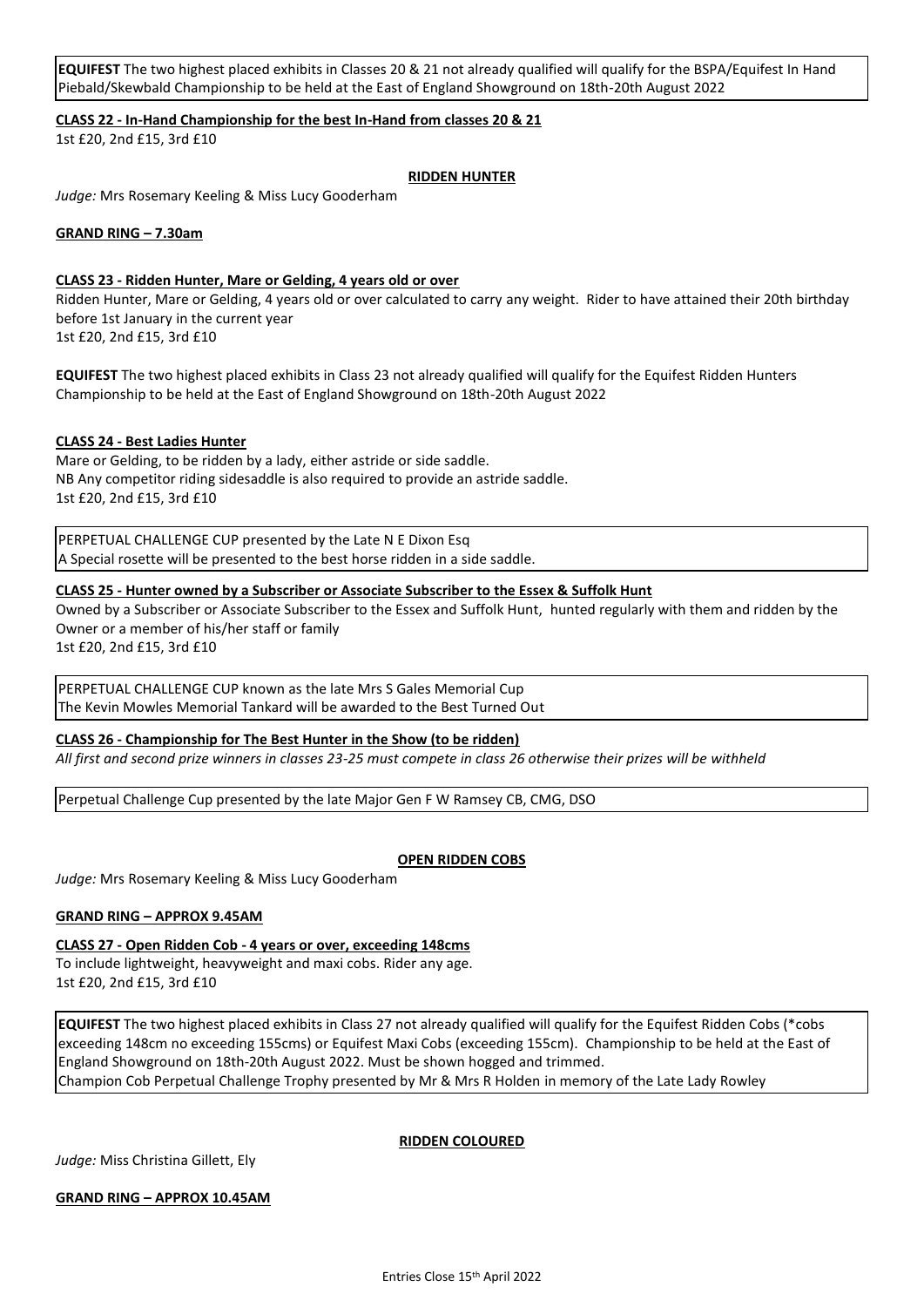BSPA Classes are open to Skewbald and Piebald Horses and Ponies only. Open to members and non-members. Members only to quality for WCC.

Classes 30 is affiliated to the British Skewbald and Piebald Association and are qualifiers for the World Championships of Colour National Championship Show. All classes will be judged within the rules of the BSPA. Copies of the rulebook and membership/horse registration/overstamping forms can be obtained from the show office 01354 638226 or downloaded from www.bspaonline.com.

All stallions 4 years and over must be graded licensed and registered with BSPA in order to compete, bridle discs to be worn. In order to quality, all owners/handlers/riders must be members of the BSPA and all horses/ponies registered with BSPA prior to the show.

BSPA qualification cards must be produced in the ring and signed by the judge, otherwise qualification is invalid.

#### **CLASS 30 - BSPA Open Ridden**

Any type, height, colour or sex Judge will not ride 1st £20, 2nd £15, 3rd £10

EQUIFEST The two highest placed exhibits in class 30 not already qualified will qualify for the Equifest Ridden Piebald/Skewbald Championship to be held at the East of England Showground on 18th-20th August 2022.

#### **CLASS 31 - (Special) Champion Skewbald & Piebald**

*All 1st and 2nd prizewinners from Classes 20, 21, and 30 qualify for this class.*

**EQUIFEST** The two highest placed exhibits in Class 30 not already qualified will qualify for the BSPA / Equifest Ridden Piebald/Skewbald Championship to be held at the East of England Showground on 18th-20th August PERPETUAL CHALLENGE TROPHY presented in memory of The Late Dr Michael Newell by his Daughter Mrs Ailish Southgate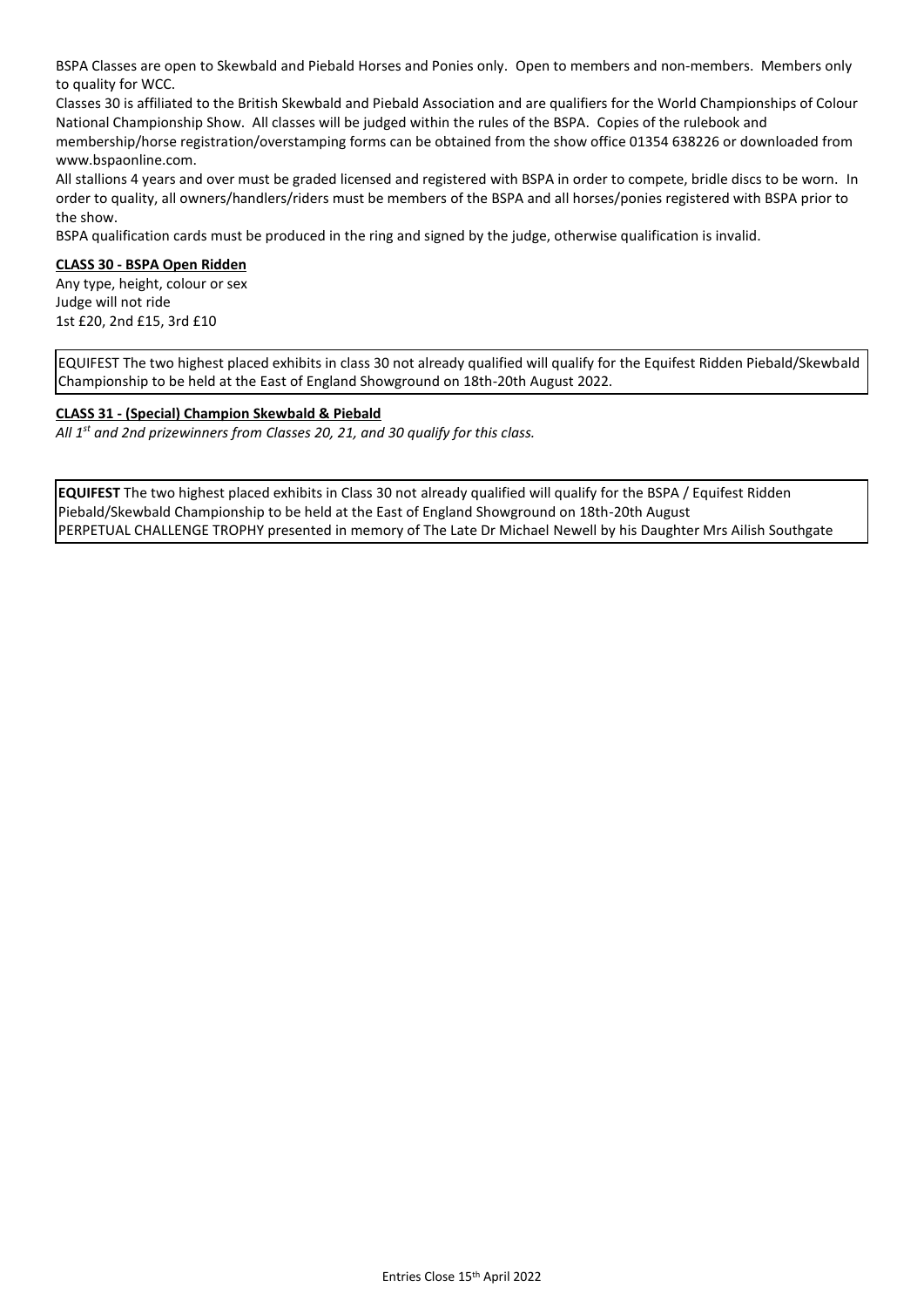#### **MOUNTAIN & MOORLAND**

**Presidents Ring 2 – 7.30am – Mountain & Moorland In Hand Classes (38-42)**

#### **Presidents Ring 2 - not before 9.30am - Mountain & Moorland Ridden Classes (43-47)**

#### **Presidents Ring 2 - not before. 11.15am - M&M Working Hunter Ponies (48)**

Open Mountain & Moorland, Stallion, Mare or Gelding, 4 year old & over. Registered with their approved Pure Breed Society Stud Books of Connemara, Dales, Dartmoor, Exmoor, Fell, Highland, New Forest, Shetland, Welsh Section A, B, C or D. Rider any age. (Please see Rule 7 in the current Rule Book). Confined Novice competitors must wear a white armband.

*Judge:* Mr Connor McCormick, Needham Market

#### **CLASS 38 - M&M In Hand, Colt, Filly, or Gelding 1, 2, 3 year old - Small Breeds**

Registered in their approved Pure Breed Society Stud Books of Dartmoor, Exmoor, Shetland and Welsh Section A or B. 1st £20, 2nd £15, 3rd £10

EQUIFEST The two highest placed exhibits in classes 38-41 not already qualified will qualify for the Equifest M&M in Hand final to be held at the East of England Showground on 18th-20th August 2022.

#### **CLASS 39 - M&M In Hand, Stallion, Mare or Gelding, 4 yo & over - Small Breeds**

Registered in their approved Pure Breed Society Stud Books of Dartmoor, Exmoor, Shetland and Welsh Section A or B. 1st £20, 2nd £15, 3rd £10

EQUIFEST The two highest placed exhibits in classes 38-41 not already qualified will qualify for the Equifest M&M in Hand final to be held at the East of England Showground on 18th-20th August 2022.

#### **CLASS 40 - M&M In Hand, Colt, Filly, Gelding, 1, 2, 3 year old - Large Breeds**

Registered in their approved Pure Breed Society Stud Books of Connemara, Dales, Fell, Highland, New Forest and Welsh Section C or D.

1st £20, 2nd £15, 3rd £10

EQUIFEST The two highest placed exhibits in classes 38-41 not already qualified will qualify for the Equifest M&M in Hand final to be held at the East of England Showground on 18th-20th August 2022.

#### **CLASS 41 - M&M In Hand, Stallion, Mare or Gelding, 4 yo & over - Large Breeds**

Registered in their approved Pure Breed Society Stud Books of Connemara, Dales, Fell, Highland, New Forest and Welsh Section C or D.

1st £20, 2nd £15, 3rd £10

EQUIFEST The two highest placed exhibits in classes 38-41 not already qualified will qualify for the Equifest M&M in Hand final to be held at the East of England Showground on 18th-20th August 2022.

#### **CLASS 42 - CHAMPION MOUNTAIN & MOORLAND IN-HAND PONY**

PERPETUAL CHALLENGE CUP known as THE COSFORD CUP presented by Mr and Mrs Paul Brightwell. EQUIFEST The two highest placed exhibits in Classes 38-41 not already qualified will qualify for the Equifest M&M In Hand Final to be held at the East of England Showground on 18th-20th August 2022

#### **CLASS 43 - M&M Small Breeds - Dartmoor, Exmoor, Shetland, Welsh Section A or B.**

1st £20, 2nd £15, 3rd £10

EQUIFEST The two highest placed exhibits in classes 43-44 not already qualified will qualify for the Equifest M&M in Hand final to be held at the East of England Showground on 18th-20th August 2022.

#### **CLASS 44 - M&M Large Breeds - Connemara, Dales, Fell, Highland, New Forest, Welsh Section C or D** 1st £20, 2nd £15, 3rd £10

EQUIFEST The two highest placed exhibits in classes 43-44 not already qualified will qualify for the Equifest M&M in Hand final to be held at the East of England Showground on 18th-20th August 2022.

**CLASS 45 - Champion Mountain and Moorland Ridden Pony** 

Open to ponies placed 1st and 2nd in classes 43 and 44

PERPETUAL CHALLENGE CUP donated by Messrs BASF.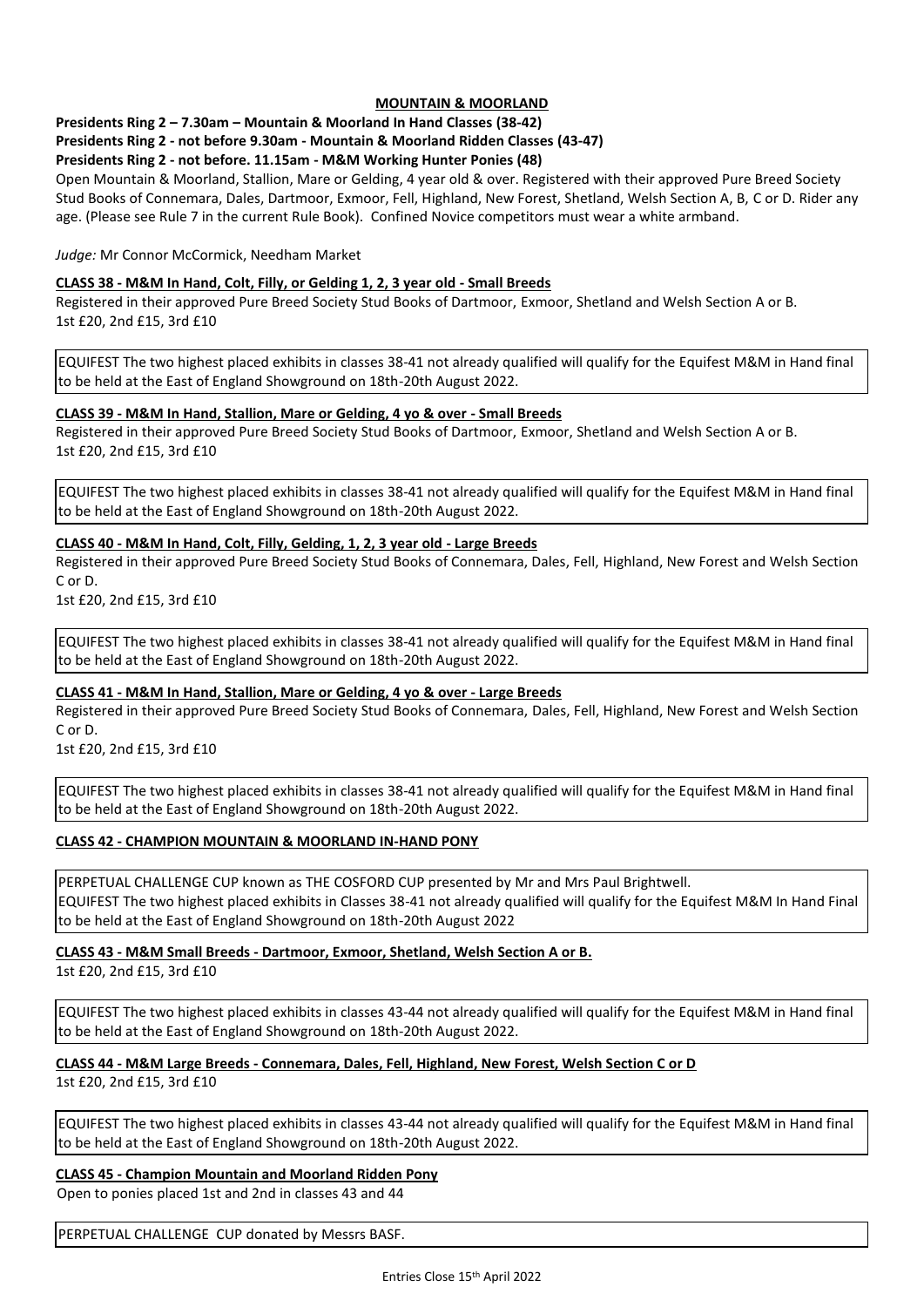#### **CLASS 46 - M&M Lead Rein**

Open Mountain & Moorland Lead Rein, Mare or Gelding, 4 year old & over, not exceeding 122cms. Registered in their approved Pure Breed Society

Stud Books of Shetland, Dartmoor, Exmoor, New Forest and Welsh Section A or B. To be led by an attendant and shown in a snaffle bridle. Lead Rein to be attached to the noseband only. Rider not to have attained their 9th birthday before 1st January in the current year.

1st £20, 2nd £15, 3rd £10

PERPETUAL CHALLENGE CUP presented by Mr Paul Rackham EQUIFEST The two highest placed exhibits will qualify for the Equifest M&M Lead Rein final to be held at the East of England Showground on 18th-20th August 2022.

#### **CLASS 47 - M&M First ridden**

Open Mountain & Moorland, Mare or Gelding, 4 year old & over, not exceeding 128cms. Registered in their approved Pure Breed Society Stud Books of Dartmoor, Exmoor, New Forest, Shetland, Welsh Section A or B. To be shown in any suitable bridle. Rider not to have attained their  $12<sup>th</sup>$  birthday before  $1<sup>st</sup>$  January in the current year. 1st £20, 2nd £15, 3rd £10

PERPETUAL CHALLENGE TROPHY kindly presented by Mrs Gail Chapman. EQUIFEST The two highest placed exhibits will qualify for the Equifest First Ridden Championship final to be held at the East of England Showground on 18th-20th August 2022.

#### **CLASS 48 - M&M Working Hunter**

Horse/Pony, Stallion, Mare or Gelding, 4 year old & over.

Rider any age. These classes are designed to encourage horse/pony and rider to perform stylishly. Fences min 65cms max 76cm (see class 50 below for method of judging)

1st £20, 2nd £15, 3rd £10

THE GENTLEMAN JOE PERPETUAL CHALLENGE CUP presented by Lady C B Seton.

QUALIFICATION FOR EQUIFEST 2022

**1st and 2nd placed competitors will qualify for Equifest 2022. No membership is required to enter or compete in any Championship Final.**

*A Special rosette will be awarded to the Best Pony in Essex & Suffolk Hunt country in each ridden class.*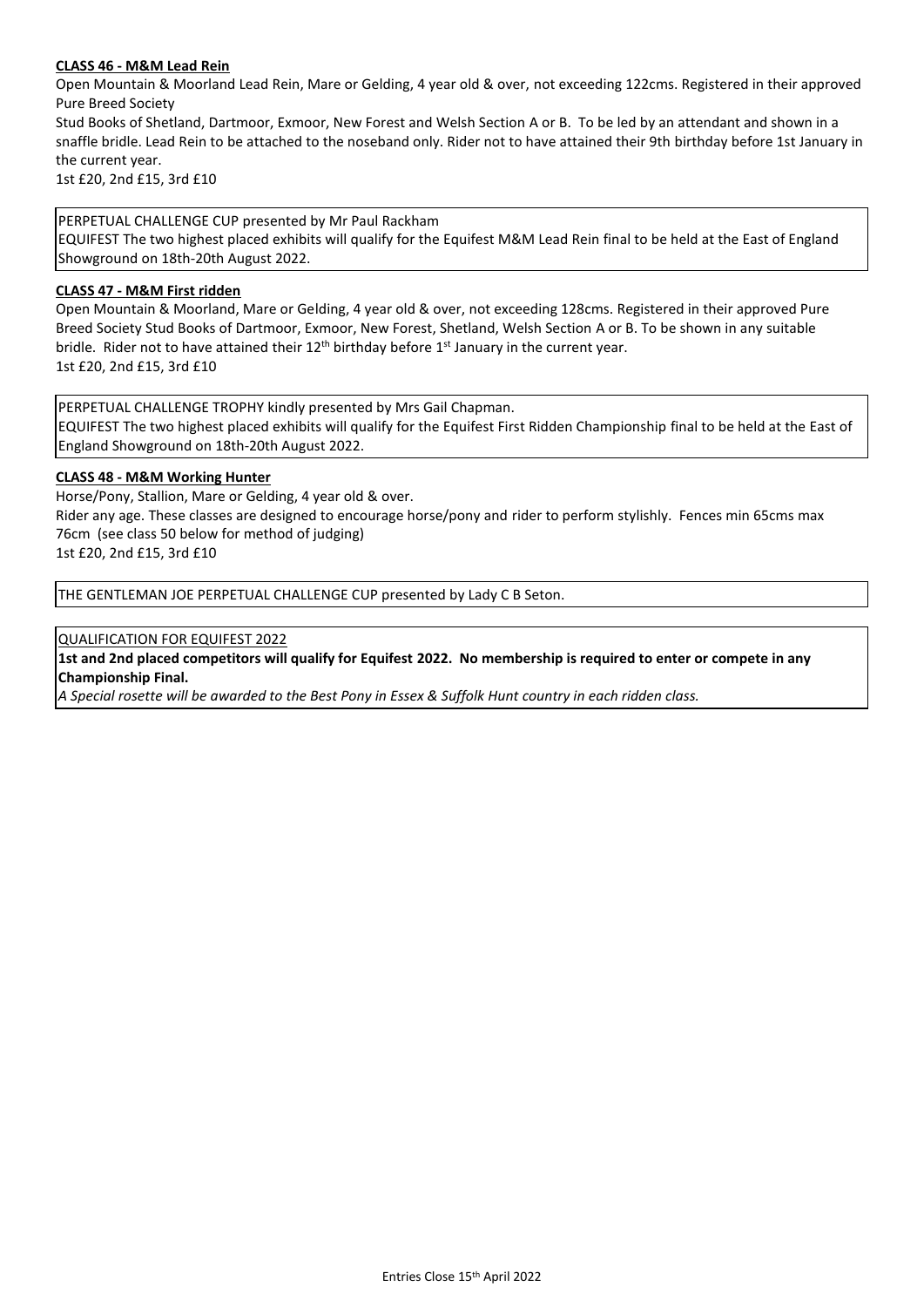#### **HUNTERS**

*Judge:* Mrs Rosemary Keeling & Lucy Gooderham Prize money as stated per class

#### **In the interest of safety, we must remind all exhibitors that horses entered in the ridden classes must be accustomed to a variety of different riders.**

#### **CLASS 50 - Working Hunter**

1st £20, 2nd £15, 3rd £10

Rider any age. These classes are designed to encourage the horse/pony and rider to perform stylishly.

Minimum height 76cms and maximum height 90cms.

#### **Method of judging**

1.Horses/ponies will enter the ring individually and jump a course of obstacles designed to produce a maximum of 10 jumping efforts. Course builders are recommended to avoid fences with a related distance.

2.Each jumping effort will be marked out of 10, at the judges' discretion

3.There is no set penalty for a pole down or run out but three refusals will result in elimination

4.A fall of a horse or rider will result in elimination

5.There will be no mark awarded for conformation or manners, but a mark will be awarded for overall impression at the completion of each round

6.In the event of a tie, the overall impression mark will determine final placing. Should there still be an equality of marks, the jumping marks will be taken into consideration - the comparison beginning with fence one and continuing thereafter until a result is achieved

PERPETUAL CHALLENGE CUP presented by Lady Aldous will be presented to the highest placed competitor from within a 15 miles radius of Holbecks Park

EQUIFEST The two highest placed exhibits not already qualified will qualify for Equifest Open Working Hunter Championship to be held at the East of England Showground on 18th-20th August 2022

#### **CLASS 51 - Working Hunter - open to all horses 153cms (15hh) and over**

1st £25, 2nd £15, 3rd £10 Maximum height of fences 1m. To be judged according to Sport Horse GB rules.

PERPETUAL CHALLENGE TROPHY presented by the late Rintoul Booth Esq EQUIFEST The two highest placed exhibits not already qualified will qualify for Equifest Open Working Hunter Championship to be held at the East of England Showground on 18th-20th August 2022

#### **PRIVATE DRIVING**

This is a Victoria Food Company Open Private Driving Championship qualifier. The Champion will qualify for the Grand Final to be held at Bury Farm Equestrian Club, New Bury Farm, Mill Road, Slapton, Bucks, LU7 9BT, the championships will be held on the 11th September 2022. In the event that the champion has already qualified the reserve champion will to qualify. If the reserve has also qualified, the rosette is to be awarded back to the champion. Once qualified the horse, whip and vehicle may not be changed.

*Judge:* Mr Gordon Marks This class does not include a road drive

**CLASS 55 - Open to single, pair or tandem turnouts driven to a traditional or traditional type vehicle**

#### **CLASS 55 - 13.2hh (138 cm) and under**

1st £30, 2nd £20, 3rd £15, 4th £10 13.2hh (138 cm) and under

#### **CLASS 55 - Over 13.2hh (138 cm)**

1st £30, 2nd £20, 3rd £15, 4th £10

Open to single, pair or tandem turnouts driven to a traditional or traditional type vehicle. (Pneumatic tyred vehicles, trade turnouts and show wagons are not eligible). All horses and ponies MUST BE FOUR YEARS AND OVER. (**Classes 55a and 55b to be in the ring together**)

#### **CLASS 55 - Championship**

The late W A K Crockatt Esq PERPETUAL CHALLENGE CUP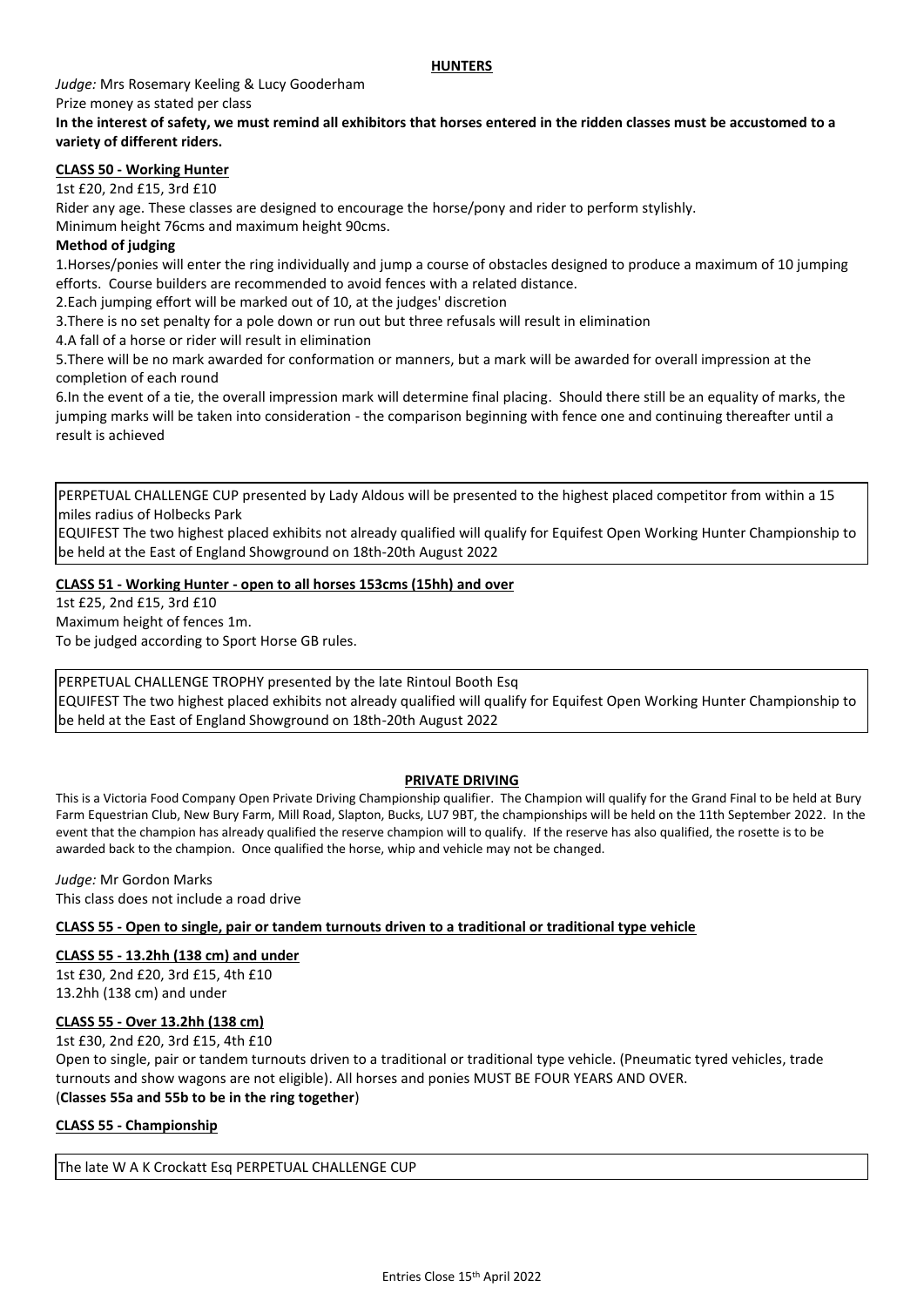#### **SHOWJUMPING**

#### **Grand Ring 1 - approx. 4.30pm**

Judges: TBC

Course Builder: Mrs S Peasley, Assistant Course Builder:

*(a) Entries in classes 57-58 are restricted to horses registered with British Showjumping and ridden by members in accordance with British Showjumping rule 79.*

*(b) No member shall allow a stallion for which he/she is responsible as owner, lessee, authorized agent or rider to compete or be prepared to compete, in any show jumping competition without taking adequate precautions to ensure other members of the public are not put at risk or injury.*

*(c) Prizes will be awarded in accordance with rule 76.6*

*(d) In accordance with British Showjumping guidance, helmet mounted cameras are not allowed.*

*(e) Entries for Show Jumping classes only will be accepted until 8th May 2020*

#### **CLASS 57 - Grades A & B and C Handicap Competition**

1st £50, 2nd £40, 3rd £30, 4th £20, 5th £16 Under Rule 284. Single phase. Speed 350 mpm. Start heights 1.20m/1.15m. For registered Horses. Horses/ponies may only compete in 1 section. If insufficient entries lower prizes may be withheld. Horses permitted to jump in the larger section of the handicap competition without penalty.

PERPETUAL CHALLENGE CUP presented by Petric Industrial Tractors Ltd

#### **CLASS 58 - THE EDGAR FROST MEMORIAL STAKES 1.25m Open**

1st £50, 2nd £40, 3rd £30, 4th £20, 5th £16

Single phase. Speed 350 mpm. Start height 1.25m

for registered horses in grades A, B & C. Ridden by Adult, Associate or Junior Members who will be aged 12 years or over in the current calendar year.

If insufficient entries lower prizes may be withheld.

PERPETUAL CHALLENGE TROPHY presented by Hadleigh Chamber of Commerce

#### **DONKEYS**

#### **Donkey Ring - 11am**

The In Hand Champion Donkey at this show automatically qualifies for the relevant Championship at the DBS Annual Supreme Championship Show in August 2022, provided it is owned by a fully paid up member of the DBS. A Donkey may win more than one Championship at shows but will qualify only once for the DBS Championship Show. Where the In Hand Champion Donkey has previously qualified, the Reserve Champion Donkey will be deemed the Qualifier. If the Reserve Champion has also previously qualified, the judge will select another donkey from the In Hand Championship line up as the qualifier for the DBS Annual Supreme Championship Show.

**Best Local Donkey** - A special DBS Rosette will be awarded to the best donkey owned by a DBS member living within a 25 mile radius of the Showground. Qualifying competitors should wear a coloured armband and enter the ring immediately after the Championship Class for judging.

*Judge:* Ms S Prior, Norfolk

DBS kindly donated the following rosettes: Best Foal, Best Yearling, Best 2 Year Old, Best Gelding, Best Veteran & Best Young Handler**.**

#### **CLASS 59 - Best Condition & Turned out Donkey**

1st £20, 2nd £15, 3rd £10 To be judged 75% condition and 25% turnout.

#### **CLASS 60 - Stallions & Geldings**

1st £20, 2nd £15, 3rd £10 Stallions and entire colts must be properly dressed in bridle and bit.

#### **CLASS 61 - Mares of 4 years old and over and Broodmares of 5 years old ad over with own foal at foot.**

1st £20, 2nd £15, 3rd £10 Mares of 4 years old and over and Broodmares of 5 years old and over with own foal at foot, foals to be six week old or over.

**CLASS 62 - Youngstock**  1st £20, 2nd £15, 3rd £10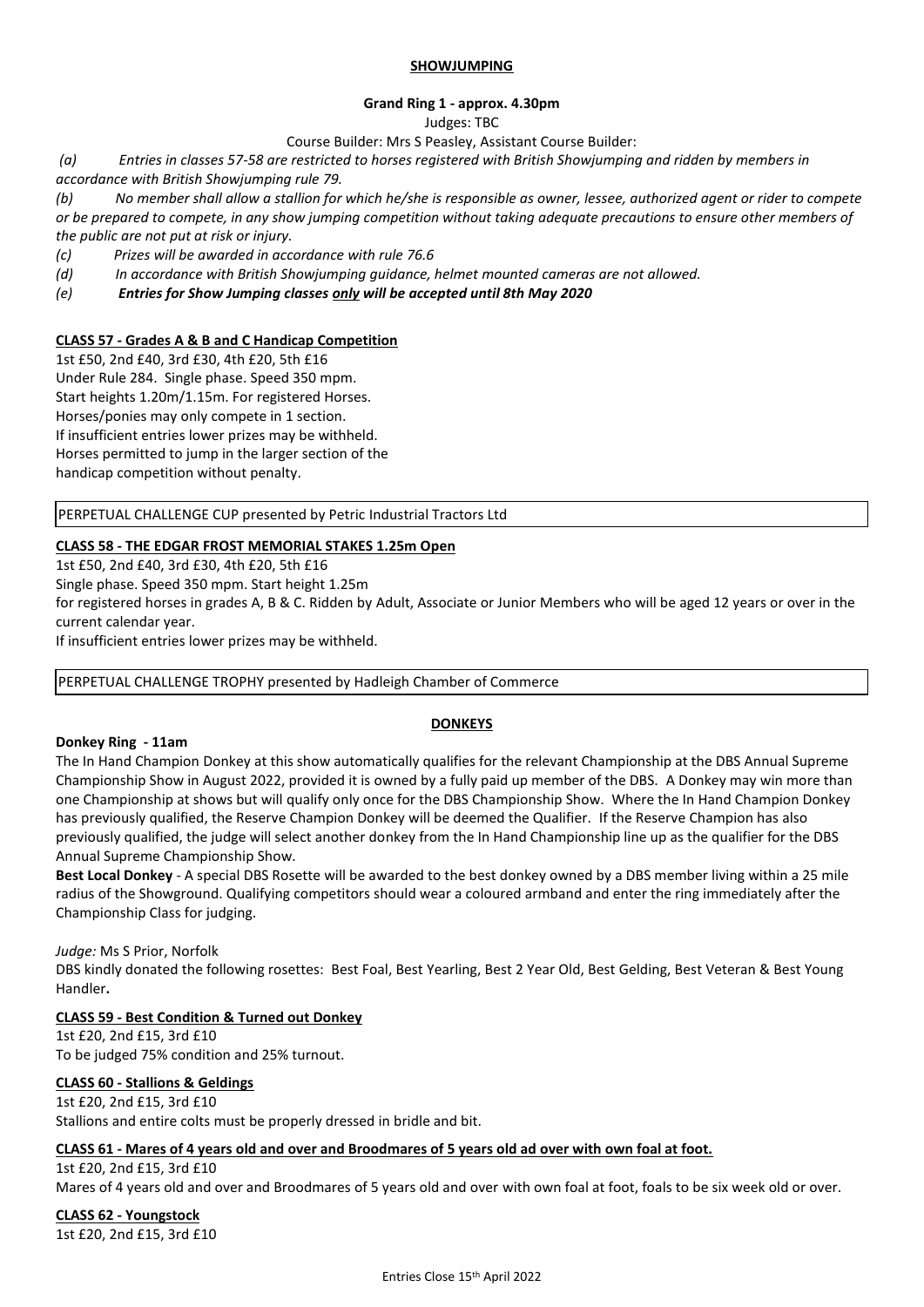#### 1, 2 and 3 years, either sex. (Birthdays from 1st January). All colts to be correctly bitted.

#### **CLASS 63 - CHAMPIONSHIP**

Best Donkey from Classes 60-62. 1st & 2nd to parade in that order.

PERPETUAL CHALLENGE CUP presented by the late Miss G Morley.

#### **CLASS 64 - Pet Donkey**

1st £20, 2nd £15, 3rd £10

No restriction on number of animals owned.

This class to be judged entirely on the suitability of the donkey as a family pet and not as a Handy Donkey. Conformation shall not in any circumstances be taken into account.

#### **CLASS 65 - Turnout in harness**

1st £20, 2nd £15, 3rd £10

Open Driving - Donkeys to be 4 years old and over.

PERPETUAL CHALLENGE CUP presented by the late H Langdon Dowsett Esq OBE.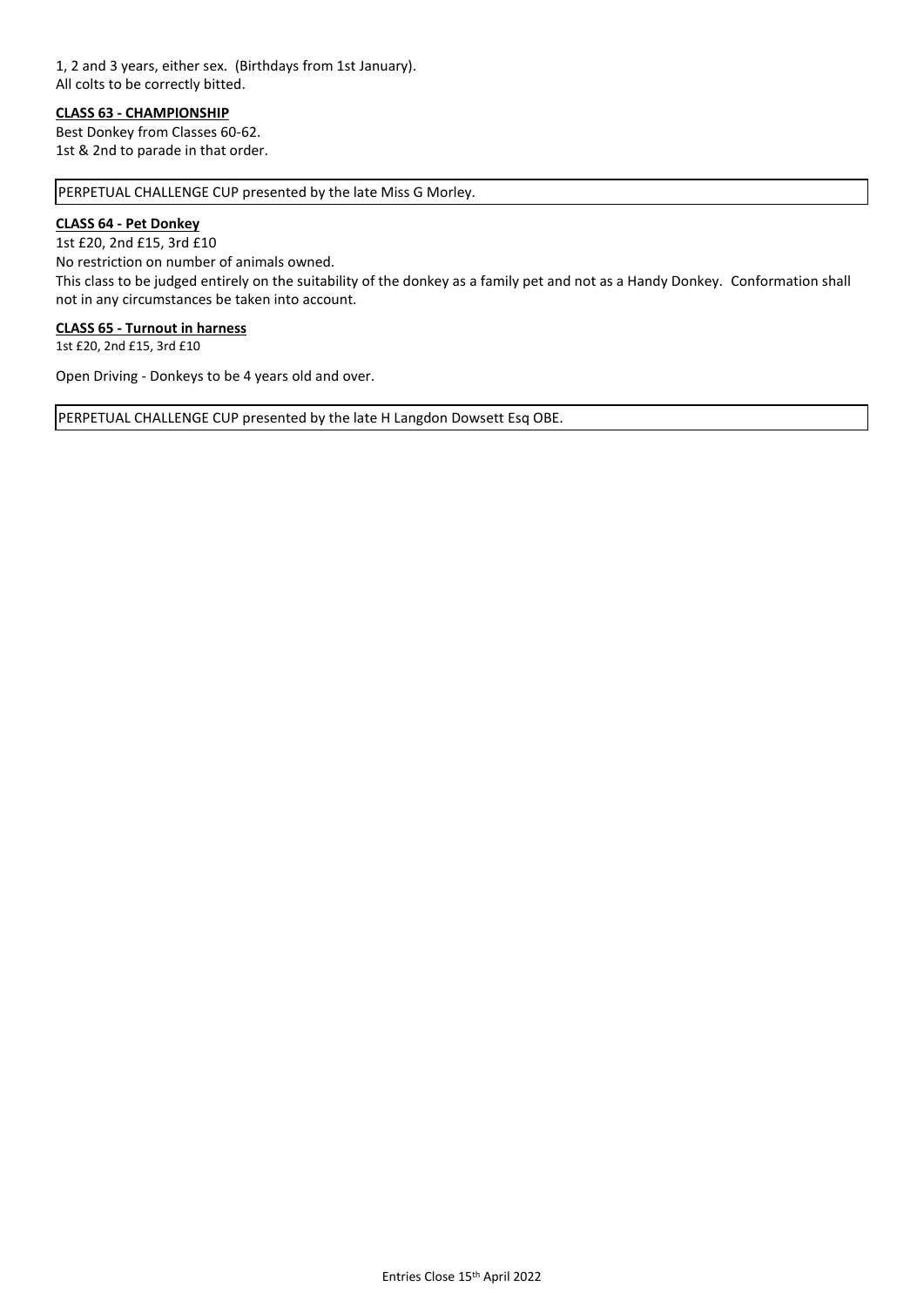#### **Cattle Ring 9am AGRICULTURAL HOLDING NUMBER - 38/434/8110**

COVER FOR CATTLE Please note that canvas cover will be erected on Friday ready for overnighting if required. In order not to waste space unnecessarily please let the Secretary know, near show day, how many animals it is intended to bring. ALL CATTLE MUST BE FREE FROM BRUCELLOSIS

#### **\* All cattle are asked to be in their stalls by 8.30am \***

Please note that we aim to have 3 rings running at any one time and try our hardest to ensure that exhibitors with entries in more than one section are not affected. If there is a potential clash please make the Head Steward aware.

#### **HEREFORD**

*Judge:* Mrs Helen Parr

Open to all horned and poll Herefords registered in the Hereford Cattle Society's Records

#### **CLASS 67 - Best Pair of Animals**

1 st £10, 2nd £5 Under two years old, bred and exhibited by a member of the M.E.A.H.B.A Special Award -Card, Rosette and Prize Money awarded by the M.E.A.H.B.A.

**CLASS 68 - Bull born after 1.1.21** 1st £30, 2nd £20, 3rd £15 **CLASS 69 - Bull born between 1.1.20 to 31.12.20** 1st £30, 2nd £20, 3rd £15 **CLASS 70 - CHAMPION MALE** 1 st £10, 2nd £5 PERPETUAL CHALLENGE CUP presented by the late Mr & Mrs AJC Rolph.

**CLASS 71 - Heifer born on or after 1.9.20 and before 31.12.20**

1st £30, 2nd £20, 3rd £15 **CLASS 72 - Heifer Born on or after 1.1.21** 1st £30, 2nd £20, 3rd £15 **CLASS 72 - Cow or heifer born before 1.9.20** 1st £30, 2nd £20, 3rd £15 **CLASS 73 - CHAMPION FEMALE** 1st £10, 2nd £5

THE SOMERSHAM PERPETUAL CHALLENGE CUP presented by the late Mr and Mrs AJC Rolph and Special Prize awarded by the M.E.A.H.B.A.

M.E.A.H.B.A. rosettes to the Champion and Reserve Champion Female

**CLASS 74 - The Midland & East Anglia Hereford Breeder's Association offer a SASH & SPECIAL ROSETTE for the Best Exhibit.**

SASH & SPECIAL ROSETTE for the Best Exhibit

#### **ANY OTHER PURE CONTINENTAL BREEDS**

*Judge:* Mr P Clements, Notts

**CLASS 75 - Bull, born on or after 1.1.20** 1st £30, 2nd £20, 3rd £15 **CLASS 76 - Yearling Heifer, born on or after 1.1.21** 1st £30, 2nd £20, 3rd £15 **CLASS 77 - Heifer, in milk or in calf** 1st £30, 2nd £20, 3rd £15 **CLASS 78 - Cow in calf or with calf at foot** 1st £30, 2nd £20, 3rd £15 **CLASS 79 - Best pair bred by the exhibitor** 1st £30, 2nd £20, 3rd £15 **CLASS 80 - CHAMPIONSHIP**

PERPETUAL CHALLENGE CUP known as the CORNARD CUP donated by Edward Baker Ltd.

#### **ABERDEEN ANGUS**

*Judge:* Mr Keith Jempson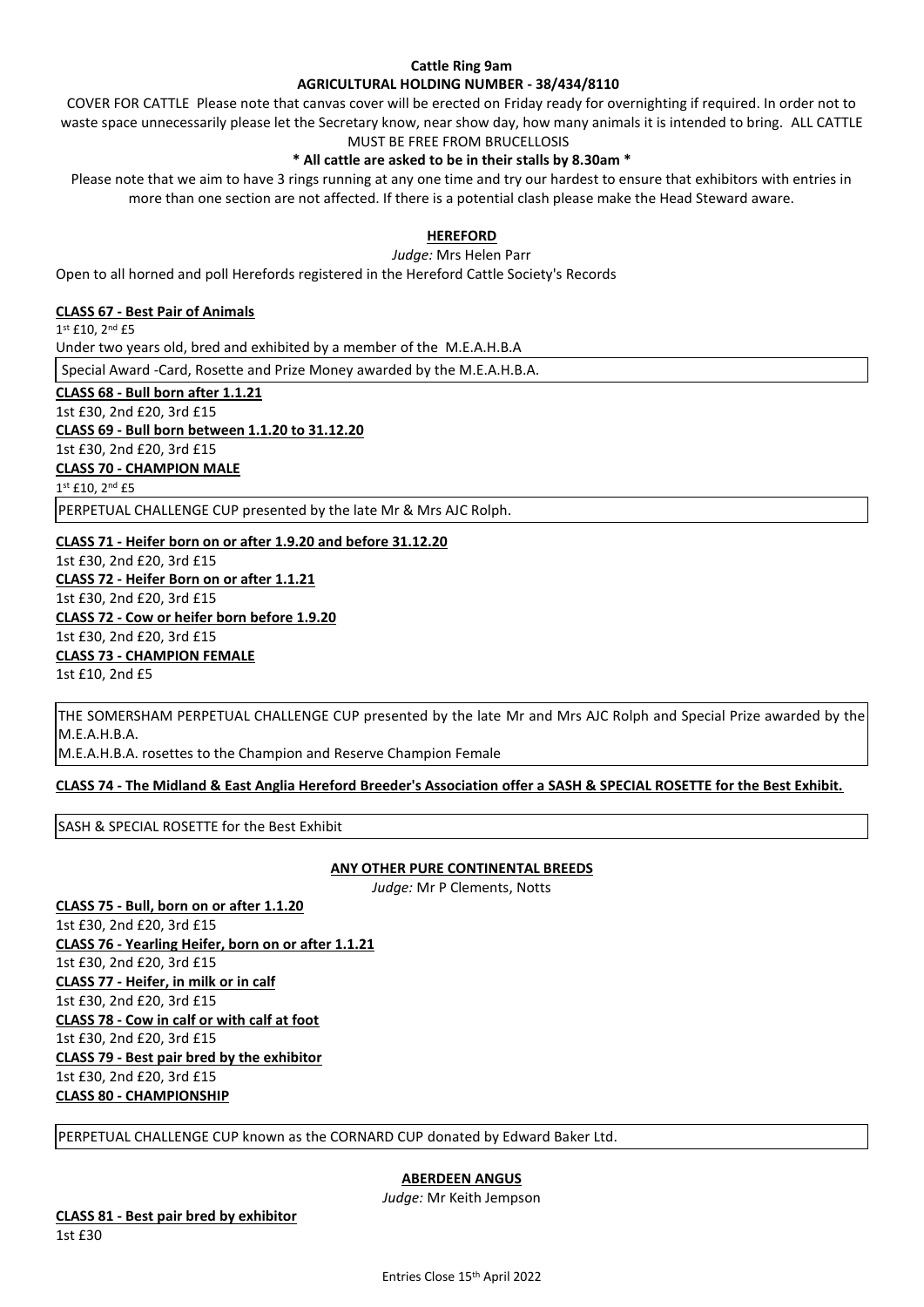**CLASS 82 - Yearling bull born on or after 1.1.21** 1st £30, 2nd £20, 3rd £15 **CLASS 83 - Yearling heifer born on or after 1.1.21** 1st £30, 2nd £20, 3rd £15 **CLASS 84 - Heifer born between 1.1.20 - 31.12.20** 1st £30, 2nd £20, 3rd £15 **CLASS 85 - Cow with or without calf at foot** 1st £30, 2nd £20, 3rd £15 **CLASS 86 - CHAMPIONSHIP.**

THE OVERBURY PERPETUL CHALLENGE TROPHY presented by Mr and Mrs Nicholas Reid

#### **ANY OTHER PURE BREEDS OF NATIVE BRITISH BEEF CATTLE**

(If enough exhibits of one breed are forward, classes may be split at the discretion of the judge and the head steward) *Judge:* Mr Keith Jempson

**CLASS 87 - Bull born on or after 1.1.20** 1st £30, 2nd £20, 3rd £15 **CLASS 88 - Yearling heifer born on or after 1.1.21** 1st £30, 2nd £20, 3rd £15 **CLASS 89 - Heifer born between 1.1.20 - 31.12.20** 1st £30, 2nd £20, 3rd £15 **CLASS 90 - Cow with or without calf at foot** 1st £30, 2nd £20, 3rd £15 **CLASS 91 - Best Pair bred by exhibitor** 1st £30 **CLASS 92 - CHAMPIONSHIP**

THE GANDALF PERPETUAL CHALLENGE CUP donated by The B. R. Taylor Charitable Trust will be awarded to the BEST EXHIBIT in the Native Breeds classes

(Special) PERPETUAL CHALLENGE ROSEBOWL presented by Messrs RJ & CJ Clarke known as "The Weylands Rosebowl" will be awarded to the BEST RED POLL exhibit in the Native Breeds Classes. The winner of this class must be in the Red Poll Cattle Society's Herd Book.

**CLASS 93 - Special Herdsman of Best Presented Animal** Judge will award £30 to the Herdsman presenting the Best animal in the beef breeds classes

#### **CATTLE YOUNG HANDLERS**

*Judge:* Mrs Helen Parr, Notts

**CLASS 94 - Handler 10 yrs and under**

1st £10, 2nd £7, 3rd £5, 4th £3 **CLASS 95 - Handler 11 yrs - 14 yrs** 1st £10, 2nd £7, 3rd £5, 4th £3 **CLASS 96 - Handler 15 yrs - 18 yrs** 1st £10, 2nd £7, 3rd £5, 4th £3

**CLASS 97 - (Special) Most Promising Young Handler (Cattle) classes.**

The GREAT EXPECTATIONS PERPETUAL CHALLENGE CUP (CATTLE) presented by Mrs M Quinlan. To be held for one year only.

#### **COMMERCIAL BEEF**

*Judge:* Mr P Clements, Notts

**CLASS 98 - Steer not exceeding 500 kilos.** 1st £30, 2nd £20, 3rd £15 **CLASS 99 - Heifer not exceeding 500 kilos** 1st £30, 2nd £20, 3rd £15 **CLASS 100 - (Special) Steer or Heifer not exceeding 500 kilos.**

PERPETUAL CHALLENGE CUP donated by Richardson & Preece Ltd, to be held by the winner for one year only.

**CLASS 101 - Steer exceeding 500 kilos.** 1st £30, 2nd £20, 3rd £15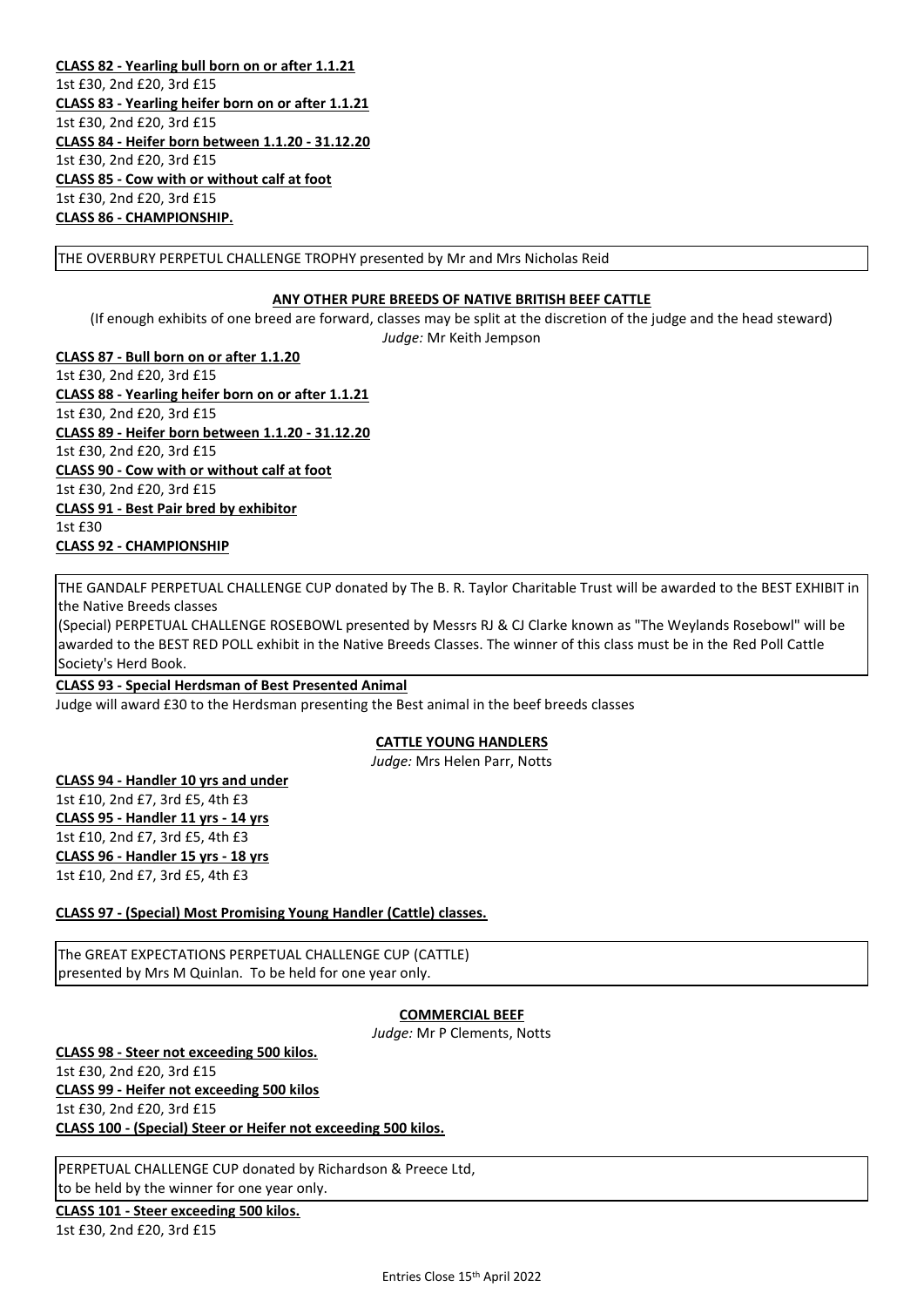PERPETUAL CHALLENGE SHIELD donated by M A Whatling Esq to be held by winner for one year only.

**CLASS 104 - Steer - any pure Native British breed** 1st £30, 2nd £20, 3rd £15 **CLASS 105 - CHAMPION STEER OR HEIFER**

PERPETUAL CHALLENGE CUP known as THE MERMAID CUP donated by Mrs D Simmonds

#### **SUPREME CATTLE**

*Judge:* Panel

#### **CLASS 106 - SUPREME CHAMPION of all cattle to be judged in a ring.**

THE ROWLEY PERPETUAL CHALLENGE CUP 1950 donated by the late Lt. Col. Sir C S Rowley Bart.

#### **CLASS 107 - BEST COLLECTION OF CATTLE ENTRIES**

One point for each entry exhibited One additional point for each 3rd prize Two additional points for each 2nd prize Three additional points for each 1st prize

PERPETUAL CHALLENGE CUP presented by the late D S Gales Esq (to be held by the winner for one year only) will be awarded to the best collection of exhibits from any one exhibitor.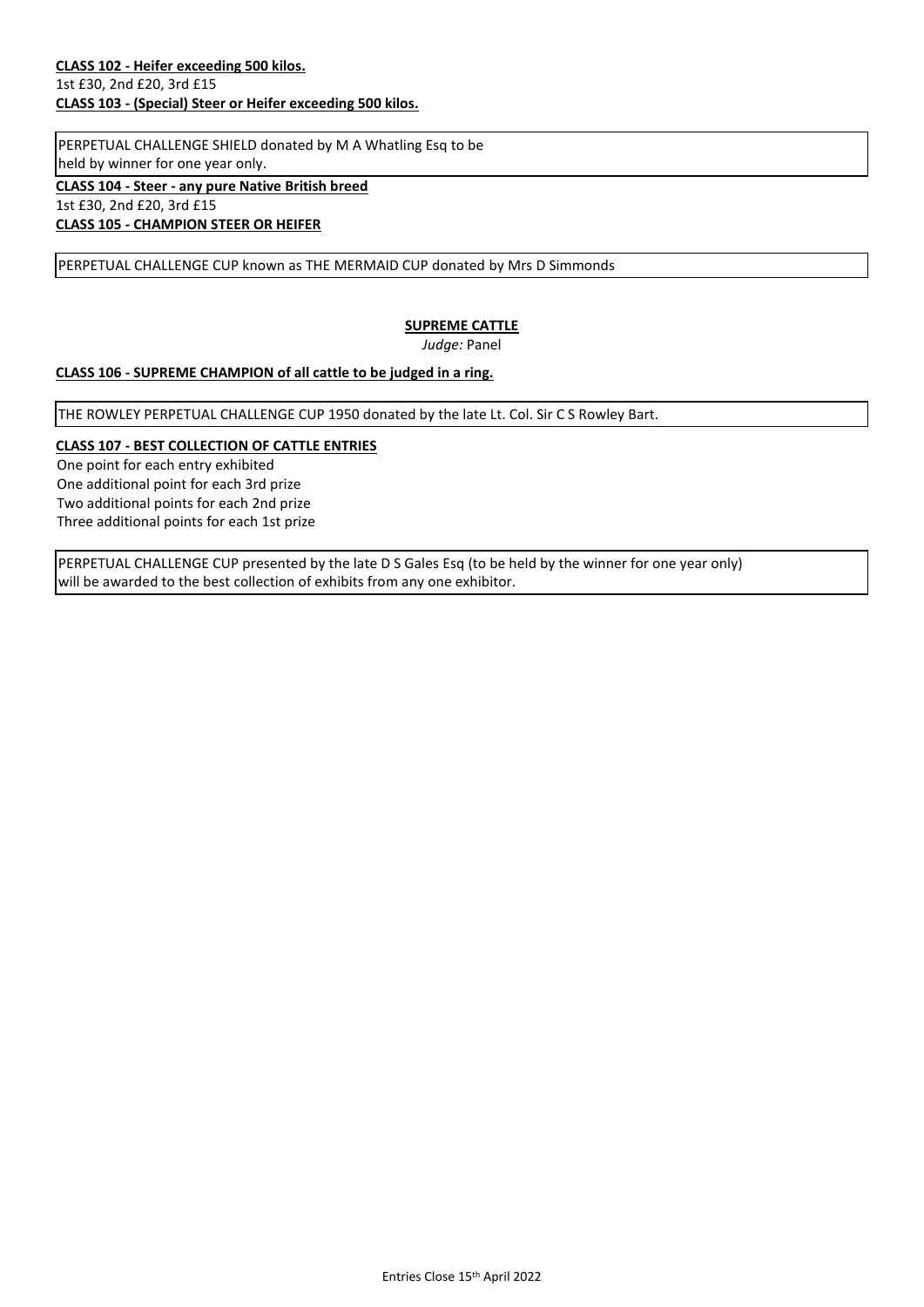#### **SHEEP Livestock Lines - 9am**

Please note that we aim to have 3 rings running at any one time and try our hardest to ensure that exhibitors with entries in more than one section are not affected. If there is a potential clash please make the Head Steward aware.

**MAEDI-VISNA** - FLOCKS IN THE MV ACCREDITED SCHEME WILL BE CATERED FOR. PLEASE STATE MV STATUS ON ENTRY FORM. MV ACCREDITED CERTIFICATES MUST BE HANDED TO THE HEAD STEWARD OF SHEEP ON ARRIVAL AT THE SHOWGROUND.

**SCRAPIE** - THIS SHOW IS DEFRA APPROVED FOR SCRAPIE PURPOSES. TO PROTECT SCRAPIE MONITORED FLOCKS, ALL SHEEP EXHIBITORS WILL BE ASKED TO SIGN A DECLARATION TO THE EFFECT THAT THEIR EXHIBITS ARE NOT PREGNANT ON SHOWDAY AND HAVE NOT LAMBED DURING THE 30 DAYS PRIOR TO THE SHOW.

> SHEEP MAY BE REQUIRED TO BE SHOWN IN A RING ALL SHEEP TO BE SHOWN UNTRIMMED EXCEPT FOR THE SQUARING OF TAILS

#### **SUFFOLK SHEEP**

*Judge:* Mr Norman Howl

**CLASS 108 - Suffolk Ewe Lamb (dropped in the year 2022)**

1st £25, 2nd £15, 3rd £10 **CLASS 109 - Ram Lamb (dropped in the year 2022)** 1st £25, 2nd £15, 3rd £10 **CLASS 110 - Ram, Yearling and upwards** 1st £25, 2nd £15, 3rd £10 **CLASS 111 - Yearling, Suffolk Ewe** 1st £25, 2nd £15, 3rd £10 **CLASS 112 - Best Suffolk Sheep**

THE GROTON CUP presented by the late Ron Partridge Esq

#### **CLASS 113 - (Special) Suffolk Sheep Society offers a SPECIAL ROSETTE for the Best Breed Exhibit**

Suffolk Sheep Society offers a SPECIAL ROSETTE for the Best Breed Exhibit in the Suffolk Sheep Classes. Entries restricted to registered flock owners.

#### **SOUTHDOWN SHEEP**

*Judge:* Mrs Janice Broughton

**CLASS 114 - Ewe lamb** 1st £25, 2nd £15, 3rd £10 **CLASS 115 - Ram Lamb** 1st £25, 2nd £15, 3rd £10 **CLASS 116 - Ram, Yearling and over** 1st £25, 2nd £15, 3rd £10 **CLASS 117 - Ewe, Yearling and over** 1st £25, 2nd £15, 3rd £10 **CLASS 118 - (Special) Southdown**  Southdown Sheep Society offers a SPECIAL ROSETTE for the Best Breed Exhibit in the Southdown Sheep Classes

#### **ANY OTHER DOWN BREED**

(If enough exhibits of one breed are forward classes may be split at the discretion of the Judge and the head steward) *Judge:* Mrs Janice Broughton

**CLASS 119 - Ewe Lamb** 1st £25, 2nd £15, 3rd £10 **CLASS 120 - Ram Lamb** 1st £25, 2nd £15, 3rd £10 **CLASS 121 - Ram, Yearling and over** 1st £25, 2nd £15, 3rd £10 **CLASS 122 - Ewe, Yearling and over** 1st £25, 2nd £15, 3rd £10 **CLASS 123 - Best Exhibit**

PERPETUAL CHALLENGE CUP

#### **CLASS 124 - Special The Eastern Counties Hampshire Down special rosette**

The Eastern Counties Hampshire Down Club will award a special rosette for the Best Hampshire Down exhibit in the show, provided there are two or more Hampshire Down exhibitors forward.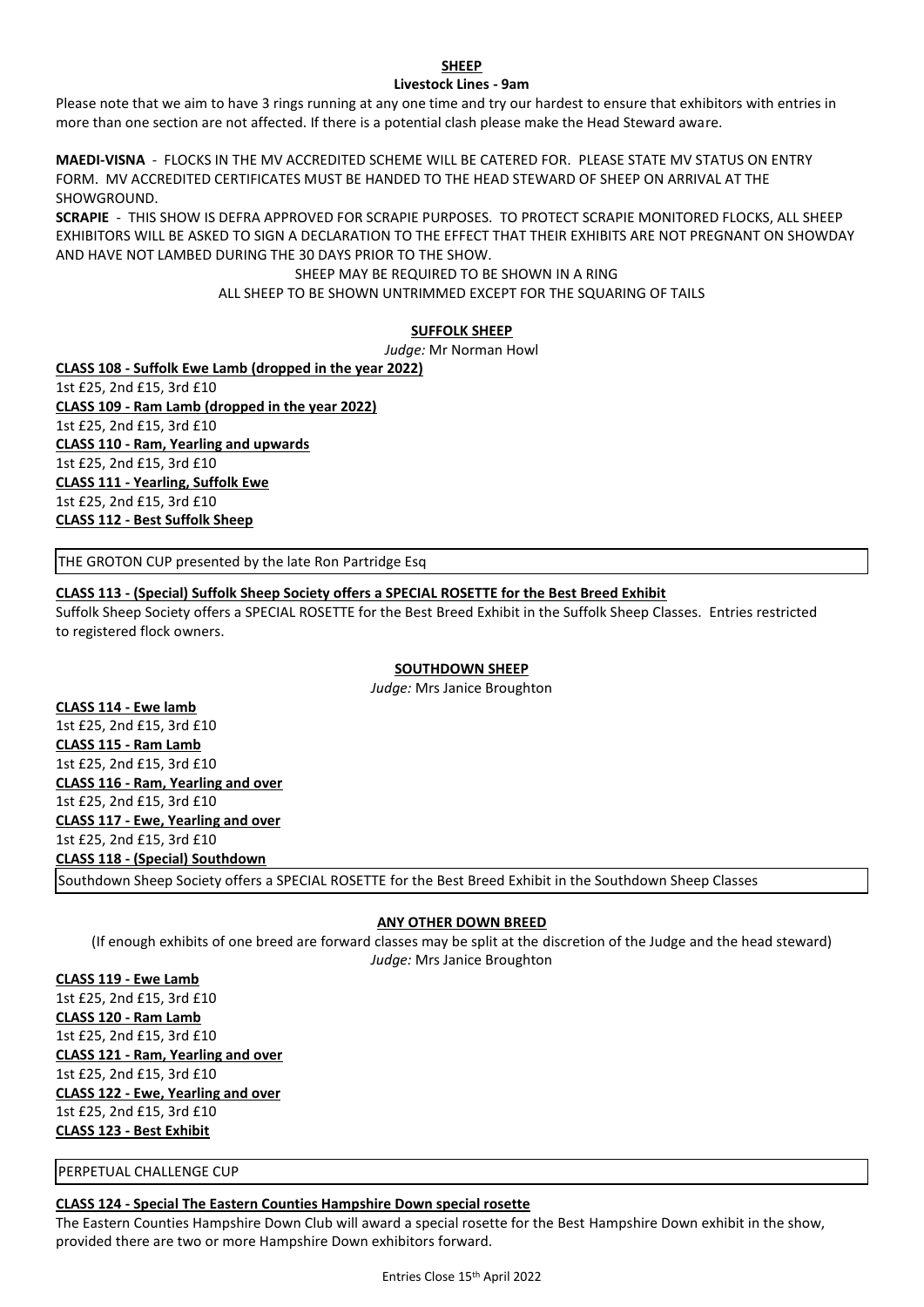#### **ANY OTHER PURE NATIVE BREED**

(If enough exhibits of one breed are forward classes may be split at the discretion of the Judge and the head steward) *Judge:* Mr Jordan Stone, Norfolk

**CLASS 125 - Ewe Lamb** 1st £25, 2nd £15, 3rd £10 **CLASS 126 - Ram Lamb** 1st £25, 2nd £15, 3rd £10 **CLASS 127 - Ram, Yearling and over** 1st £25, 2nd £15, 3rd £10 **CLASS 128 - Ewe, Yearling and over** 1st £25, 2nd £15, 3rd £10 **CLASS 129 - Best Exhibit**

PERPETUAL CHALLENGE CUP presented by the late Col. Sir Courtenay Warner, Bart., CB.

#### **ANY OTHER PURE CONTINENTAL BREED**

*Judge:* Mr Norman Howl

**CLASS 130 - Ewe Lamb** 1st £25, 2nd £15, 3rd £10 **CLASS 131 - Ram Lamb** 1st £25, 2nd £15, 3rd £10 **CLASS 132 - Ram, Yearling and over** 1st £25, 2nd £15, 3rd £10 **CLASS 133 - Ewe, Yearling and over** 1st £25, 2nd £15, 3rd £10 **CLASS 134 - Best Exhibit**

THE HADLEIGH CUP donated jointly by the late Messrs D Lemon, D J B Sutherland and P S Ryde. To be held for 1 year only.

### **SUPREME SHEEP**

*Judge:* Panel

#### **CLASS 135 - Supreme champion sheep**

THE JOHN PARTRIDGE MEMORIAL PERPETUAL CHALLENGE TROPHY presented by Mrs N M Partridge and family, to be held by the winner for one year only.

#### **SHEEP YOUNG HANDLERS**

*Judge:* Mr Jordan Stone, Norfolk

Classes will be judged on handlers ability only. Please state handler's name on Entry Form if possible although entries will be accepted on the day. Judging will take place after the Sheep classes in the Sheep ring. **CLASS 136 - Handler 10 years and under** 1st £10, 2nd £7, 3rd £5, 4th £3 **CLASS 137 - Handler 11-14 years** 1st £10, 2nd £7, 3rd £5, 4th £3 **CLASS 138 - Special) Most Promising Young Handler (Sheep) classes.**

The "GREAT EXPECTATIONS" PERPETUAL CHALLENGE CUP (SHEEP) presented by Mrs M Quinlan. To be held for one year only.

#### **COMMERCIAL SHEEP**

*Judge:* Mr Norman Howl

#### **CLASS 139 - Two Butchers Lambs not exceeding 40 kilos live weight**

1st £25, 2<sup>nd</sup> £15, 3rd £10 DICK VIPOND MEMORIAL PERPETUAL CHALLENGE TROPHY presented by TM Vipond Esq **CLASS 140 - BEST COLLECTION OF SHEEP ENTRIES**

To be collated by Head Sheep Steward

A PERPETUAL CHALLENGE CUP presented by the late Sir Joshua Rowley, Bart, to be held by the winner for one year only will be awarded for the best collection of entries in the sheep classes.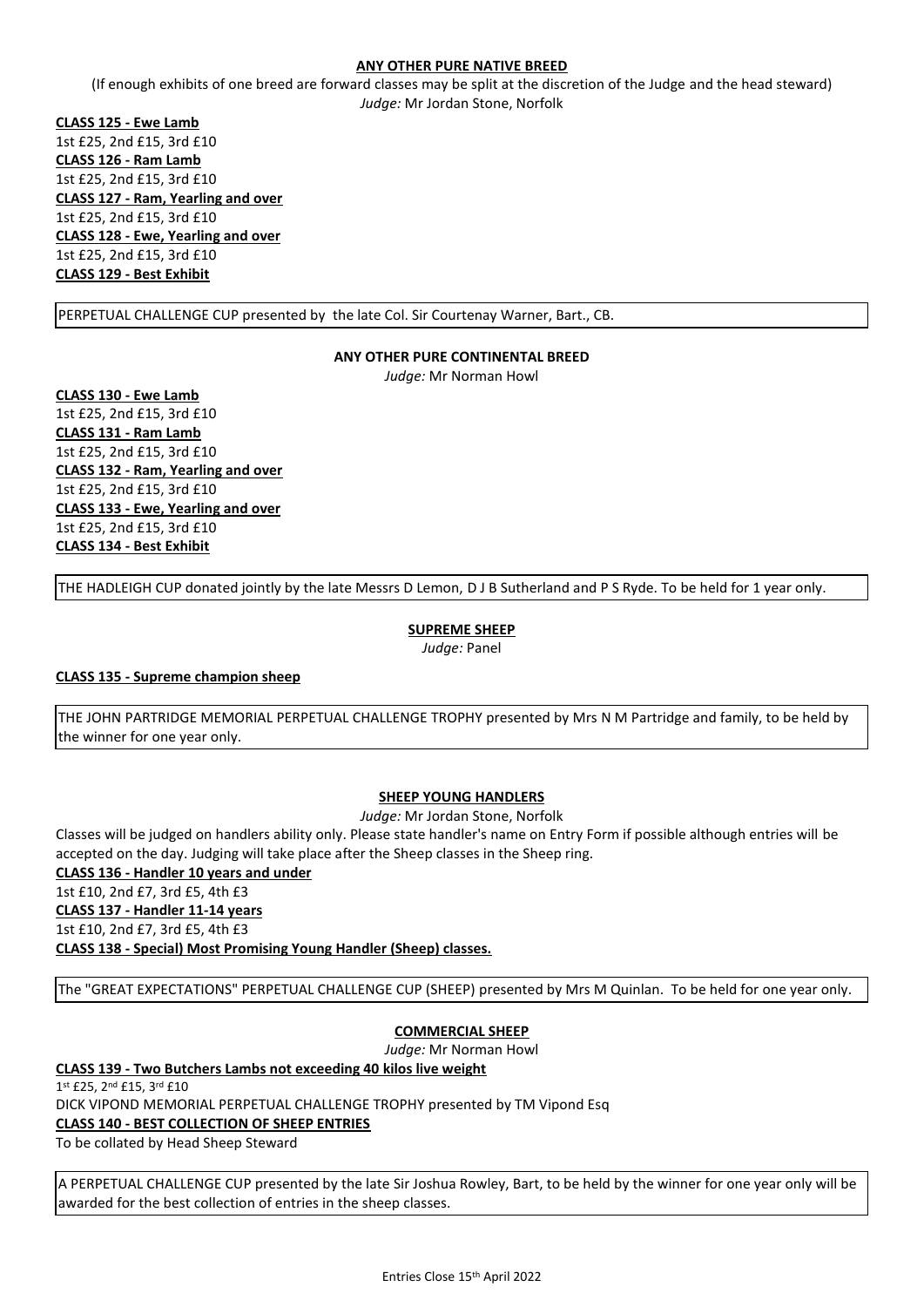Points will be awarded as follows: one point for each sheep exhibited, one additional point for each 3rd prize, two additional points for each 2nd prize, three additional points for each 1st prize.

#### **TRADESTANDS**

*Judge:* Mr Chris Clarke, Framlingham

#### **CLASS 166 - Best Trade Stand 10 m or over**

1st £50, 2nd £30 and 3rd £20

PERPETUAL CHALLENGE CUP donated by Wilsons Corn & Milling Co Ltd, to be held by the winner for one year only.

#### **CLASS 167 - Best Trade Stand 5-9m**

1st £50, 2nd £30 and 3rd £20

PERPETUAL CHALLENGE TROPHY donated by the Hadleigh Industrial Association to be held by the winner for one year only.

#### **CLASS 168 - Best Tradestand under 5m**

1st £50, 2nd £30 and 3rd £20

Reeman Dansie Challenge Trophy to be held by the winner for one year only.

#### F**urther copies of this schedule and entry forms are available on our website [www.hadleighshow.co.uk](http://www.hadleighshow.co.uk/)**

Also for; Flower Arranging classes, Horticultural Show and Art Exhibition & Sale

Official Photographer - Richard Weller-Poley Photography Ltd - 01787 281683 www.rwpphoto.com

#### **Awards and rosettes are kindly presented by the following Societies**

| <b>British Driving Society</b>       | National Horse Brass Society        |
|--------------------------------------|-------------------------------------|
| British Skewbald & Piebald Assn      | Ponies Association (UK)             |
| Donkey Breed Society                 | Southdown Sheep Society             |
| Eastern Counties Hampshire Down Club | Suffolk Horse Society               |
| Suffolk Sheep Society                | Midland & EA Hereford Breeders Assn |
|                                      |                                     |

#### **HADLEIGH SHOW PROGRAMME 2022**

#### **GRAND Ring 1**

| 8.30am  | Judging Ridden Hunter, Cob and Skewbald & Piebald and classes 23-31                            |
|---------|------------------------------------------------------------------------------------------------|
| 10.00am | Suffolk and Mixed Heavy Horses                                                                 |
| 12.45pm | Main Ring Events and                                                                           |
|         | Parade of Essex & Suffolk Foxhounds, Stour Valley Beagles, De Burgh & North Essex Harehounds & |
|         | <b>Hamilton Bloodhounds</b>                                                                    |
| 3pm     | <b>Grand Parade</b>                                                                            |
| 3.40pm  | <b>Main Ring Events</b>                                                                        |
| 4.30pm  | AB/C Handicap Showjumping class 57                                                             |
| 5pm     | Open Showiumping class 58                                                                      |
|         |                                                                                                |

#### **PRESIDENTS Ring 2**

| 7.30am | Judging M&M Pony classes 38-48         |
|--------|----------------------------------------|
| 1pm    | Judging Working Hunter classes 50 & 51 |
| 3pm    | Judging Private Driving class 55       |
| 4.30pm | Young Farmers Tug of War               |
|        |                                        |

#### **DONKEY Ring 3**

| 8am  | Judging Skewbald & Piebald In Hand classes 20-22 |
|------|--------------------------------------------------|
| 11am | Donkey classes                                   |

#### **Cattle Rings**

| 9am | Judging Hereford classes 67-74               |
|-----|----------------------------------------------|
|     | and Continental Breed classes 75-80          |
|     | and Aberdeen Angus classes 81-86 followed by |
|     | Any Other Native Breed classes 87-93         |
|     | Commercial Beef classes 98-105               |
|     | Supreme Champion cattle class 106            |
|     | Young Handler (cattle) classes 94-97         |
|     |                                              |

#### **Livestock lines**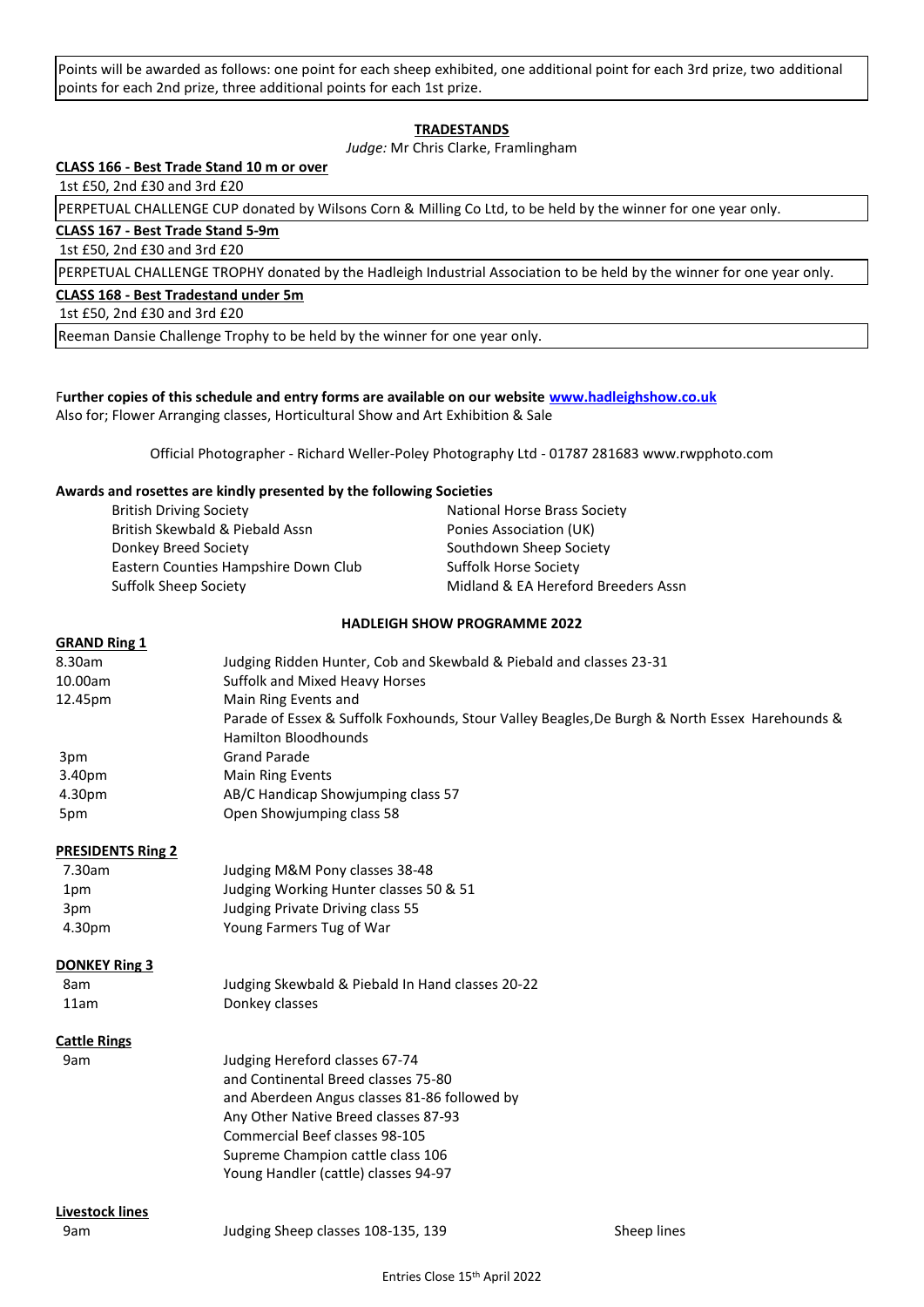- followed by Young Handler (Sheep) classes 136-138

Top Meadow

Gun Dog Scurry Archery